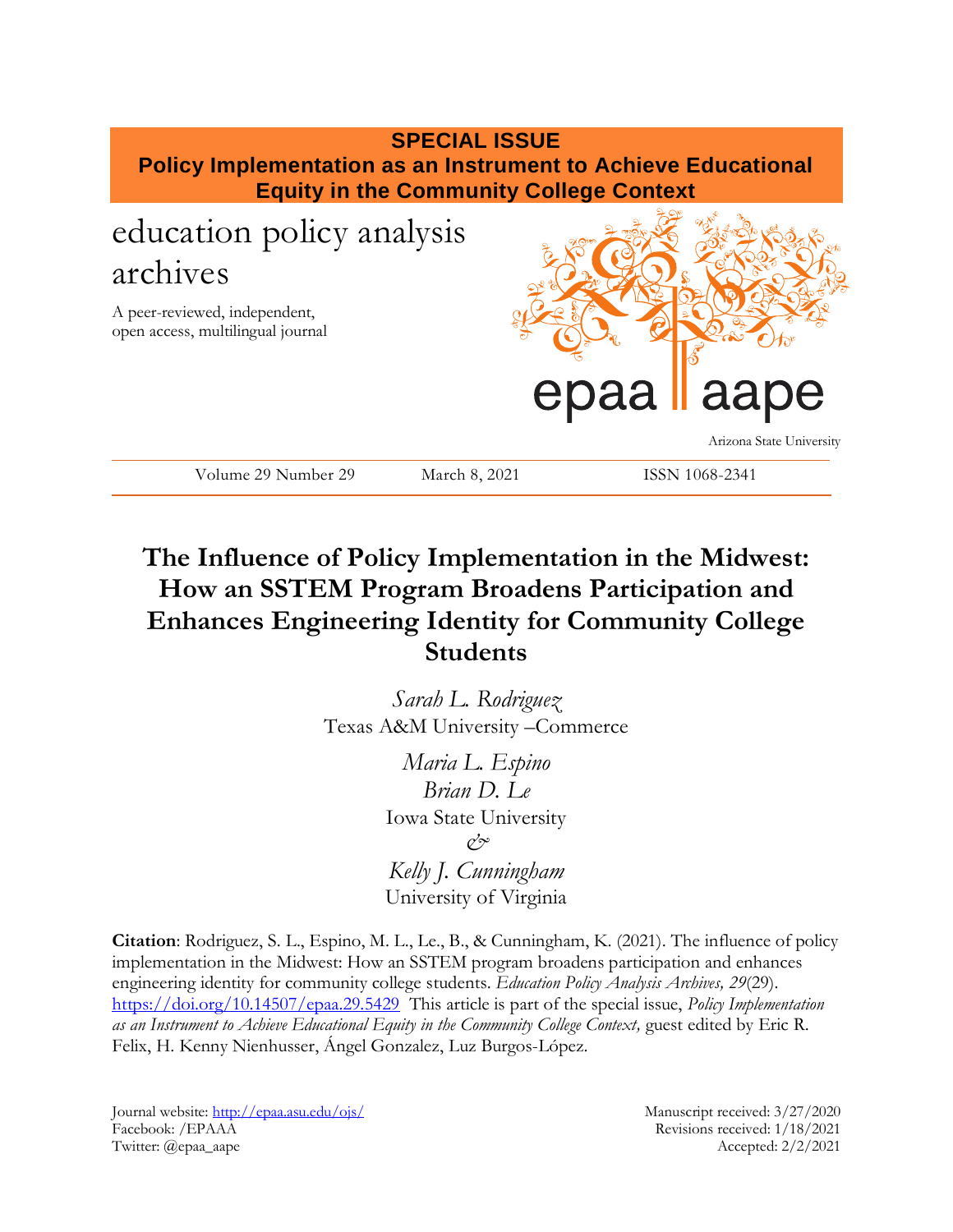**Abstract:** This qualitative research study describes how a Midwest community college's implementation of an Scholarships in Science, Technology, Engineering, and Mathematics (SSTEM) program influences engineering identity development for its students with financial need. Using a phenomenological approach, the study finds that the program enables community college students to have greater financial freedom and an ability to focus on engineering identity. In addition, the SSTEM program enhances student connections with STEM faculty, program staff, and peers. The study highlights the need for creating spaces for engineering identity development, developing connections between faculty, staff, and students, and enhancing transfer connections through different experiences. Future research might look to longitudinal designs and investigate additional contexts, engineering disciplines, gender differences, and programmatic structures to add nuance to these findings. The study suggests that practitioners might frame SSTEM and engineering experiences as opportunities for financial freedom and identity development and make further enhancements to transfer connections to four-year institutional partners. In terms of policy, the study suggests that policymakers consider identity development experiences an important aspect of funding SSTEM programs while enhancing programmatic support services available to students and placing greater emphasis on the collaborative actions, planned activities, and power dynamics between two- and four-year institutions funded by the SSTEM program.

**Keywords**: qualitative research; STEM Education; community colleges; engineering; identity; policy

# **La influencia de la implementación de políticas en el Midwest: Cómo un programa SSTEM amplía la participación y mejora la identidad de ingeniería para los estudiantes de colegios comunitarios**

**Resumen:** Este estudio de investigación cualitativa describe cómo un colegio comunitario del Medio Oeste implementó un programa de Becas en Ciencia, Tecnología, Ingeniería y Matemáticas (SSTEM) y su influencia en el desarrollo de una identidad de ingeniería para estudiantes con necesidades financieras. Usando un enfoque fenomenológico, el estudio encuentra que el programa permite a los estudiantes de colegios comunitarios tener una mayor libertad financiera y la capacidad de enfocarse en la identidad de ingeniería. Además, el programa SSTEM mejora las conexiones de los estudiantes con los profesores, el personal del programa y los compañeros de STEM. El estudio destaca la necesidad de crear espacios para el desarrollo de la identidad de la ingeniería, creando conexiones entre profesores, personal y estudiantes, y mejorando las conexiones de transferencia a través de diferentes experiencias. En términos de política, el estudio sugiere que los formuladores de políticas consideren las experiencias para el desarrollo de la identidad como un aspecto importante del financiamiento de los programas SSTEM, y que pongan más servicios de apoyo a disposición de los estudiantes y pongan mayor énfasis en las acciones colaborativas, las actividades planificadas y la dinámica de poder entre dos - e instituciones de cuatro años financiadas por el programa SSTEM.

**Palabras-clave:** investigación cualitativa; Educación STEM; colegios comunitarios; ingenieria; identidad; política

# **A influência da implementação de políticas no Midwest: Como um programa SSTEM amplia a participação e melhora a identidade de engenharia para estudantes de faculdades comunitárias**

**Resumo:** Este estudo de pesquisa qualitativa descreve como uma faculdade comunitária do Midwest implementou um programa de Bolsas de Estudo em Ciência, Tecnologia, Engenharia e Matemática (SSTEM) e sua influência no desenvolvimento de uma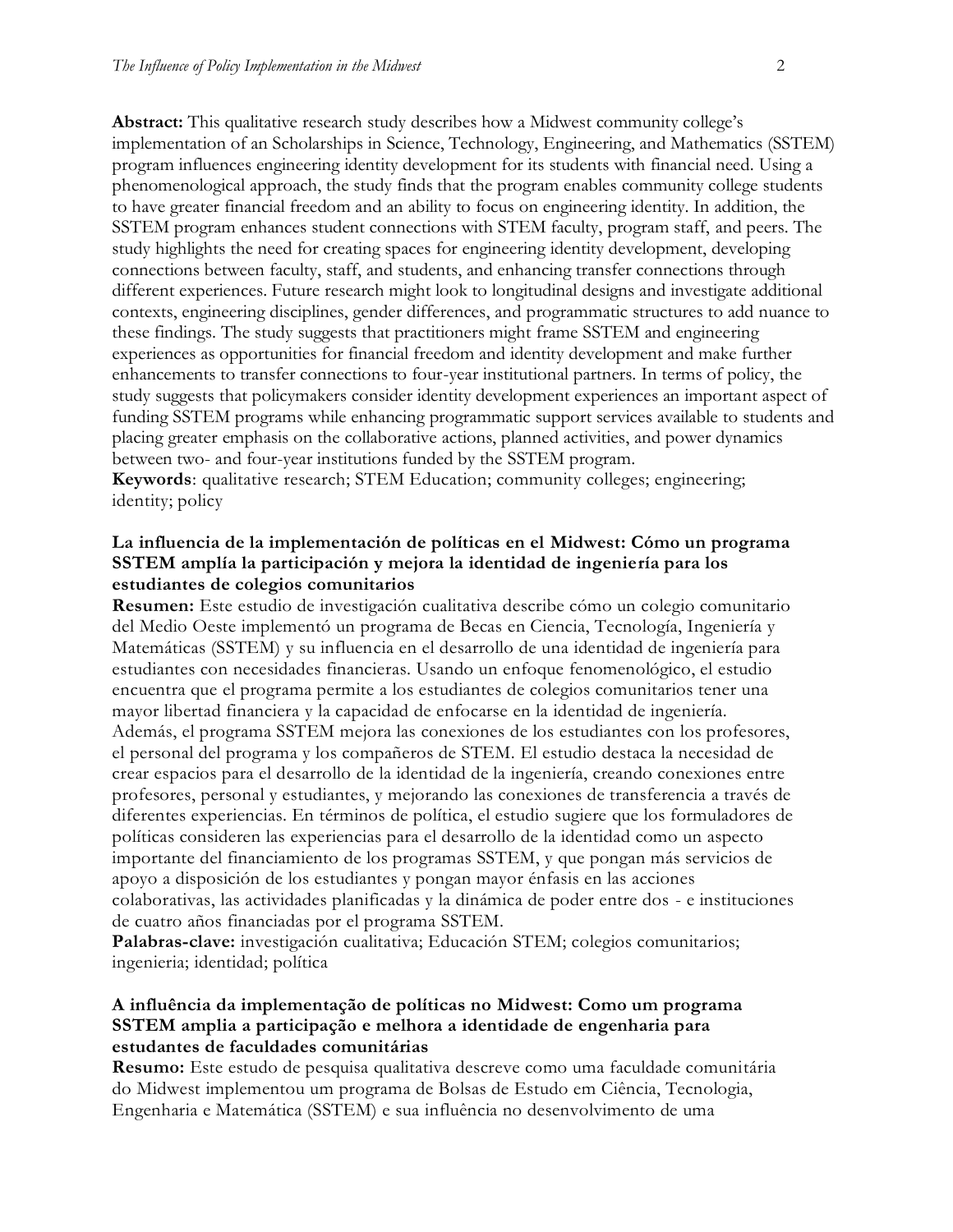identidade de engenharia para alunos com necessidades financeiras. Usando uma abordagem fenomenológica, o estudo descobriu que o programa permite que estudantes de faculdades comunitárias tenham maior liberdade financeira e a capacidade de se concentrar na identidade da engenharia. Além disso, o programa SSTEM melhora as conexões dos alunos com o corpo docente, equipe do programa e colegas STEM. O estudo destaca a necessidade de criar espaços para o desenvolvimento da identidade da engenharia, construindo conexões entre professores, funcionários e alunos e melhorando as conexões de transferência por meio de diferentes experiências. Em termos de política, o estudo sugere que os formuladores de políticas consideram as experiências para o desenvolvimento da identidade como um aspecto importante do financiamento de programas SSTEM, e que eles disponibilizam mais serviços de apoio aos alunos e colocam maior ênfase em ações colaborativas, atividades planejadas e dinâmica de poder entre dois - e instituições de quatro anos financiadas pelo programa SSTEM. **Palavras-chave:** pesquisa qualitativa; Educação STEM; faculdades comunitárias;

engenharia; identidade; política

# **The Influence of Policy Implementation in the Midwest: How an SSTEM Program Broadens Participation and Enhances Engineering Identity for Community College Students**

Engineering continues to be a growing field in the United States and is projected to continue that growth into the future. A source of job growth, engineering disciplines will contribute more than 135,000 additional jobs to the current 1.6 million through 2026 (American Society for Engineering Education, 2018). As such, more incoming students are indicating an interest in engineering, and colleges and universities are answering the call to train greater numbers of engineers to join the workforce. The number of undergraduate engineering students increased 63% between 2006 and 2015 (National Center for Educational Statistics, 2018).

Community colleges (CCs) play an integral role in increasing access to and diversifying STEM higher education and the workforce (National Science Board, 2018). In fact, 47% of all STEM graduates completed at least some of their coursework at a CC (National Science Board, 2018). However, degree attainment remains a concern (National Center for Educational Statistics, 2018; President's Council of Advisors on Science and Technology, 2012). According to the Beginning Postsecondary Students ([BPS]'11-12), a nationally representative instrument that surveyed students at the end of their first year then followed up with students three and six years later, 43% of students were enrolled at a two-year institution (National Center for Educational Statistics, 2018). After three years, more than 45% of those students surveyed did not attain a degree or were no longer enrolled.

To be successful, it is important for community college engineering majors to see themselves as the type of person who "does" engineering (Rodriguez et al., 2019). A strong engineering identity can encourage students to continue building knowledge and skills as well as stay interested in the field despite challenges. As students perform and are recognized for their engineering identities, their understanding of their role within the engineering community becomes solidified. Students who do not see themselves in this engineering role are at higher risk of switching majors or dropping out of college altogether (Geisinger & Raman, 2013; Meyer & Marx, 2014).

For a variety of reasons, community college students may find it difficult to envision themselves as engineers. In particular, engineering students with financial need may lack support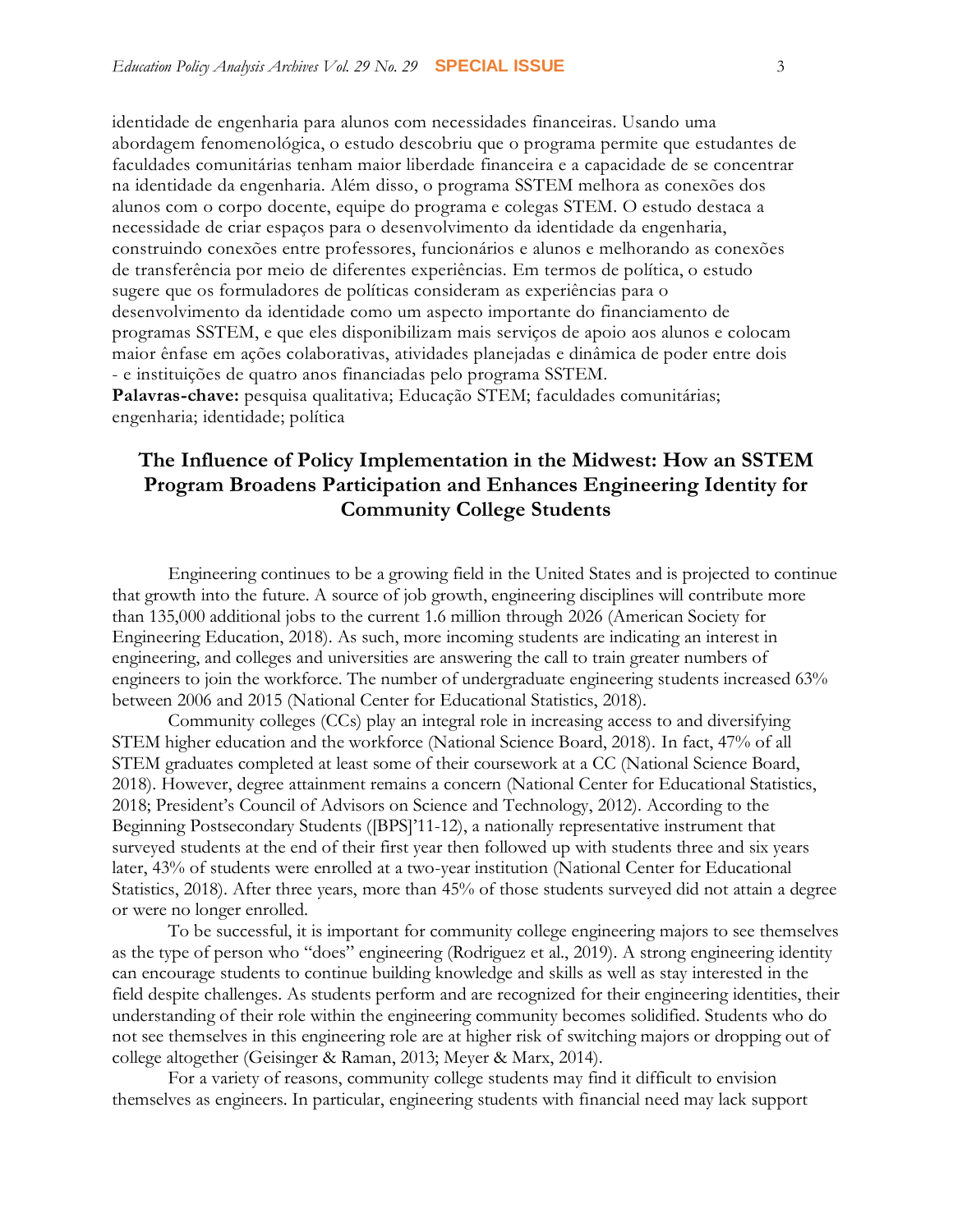from teachers, family, or friends for their educational pursuits, believe that engineering pursuits could have adverse costs for them, or feel as though their interests, values, or goals are not reflected in their peers or the larger engineering field (Major & Godwin, 2018). Community college students are also are more likely to come from marginalized backgrounds (e.g. low-income, first-generation college student, racial/ethnic minority; Price & Tovar, 2014) and often attend college part-time while working, commuting, and taking care of a family (Cohen & Brawer, 2008; Gonzalez, 2000). As such, it can be difficult for community college students to get involved with extracurricular activities or access other resources (Pannoni, 2015).

The U.S. federal government and higher education institutions have attempted to support community college engineering students by implementing federally funded programs, such as the National Science Foundation's Scholarships in Science, Technology, Engineering, and Mathematics ([NSF-SSTEM]; National Science Foundation, 2021). The goals of NSF-SSTEM are to fund scholarships and support effective curricular and co-curricular activities in hopes of developing and diversifying STEM pathways for students. The SSTEM program addresses the need for the increased success of academically talented students with demonstrated financial need who are pursuing associate, baccalaureate, or graduate degrees in STEM. Specifically, our research site, Midwest Community College (a pseudonym), has an express desire to broaden participation and enhance engineering identity for students with financial need.

To date, little empirical, qualitative work has explored how federally funded programs implement policy in order to broaden participation and enhance engineering identity for community college students. This study utilized a phenomenological approach to examine the influence of how Midwest Community College implemented an SSTEM program to broaden participation and enhance engineering identity for their community college students with financial need.

#### **Research Question**

How does a community college's implementation of an SSTEM program influence engineering identity development for students with demonstrated financial need?

# **Background**

While the need for a talented engineering workforce continues to grow in the United States, there has also been a significant movement by scholars, practitioners, and funding agencies to broaden participation in the field. Stakeholders have reached some consensus that engineers need to be diverse in order to understand complex problems and create a range of products. Prior research has shown that possessing a strong sense of engineering identity is important to one's ability to assume the role of engineer and be successful (e.g., Foor et al., 2007; Pierrakos et al., 2009). Engineering identity is defined as a student's ability to feel like the kind of person who is interested in, possesses the relevant knowledge and skills in, and engages in engineering practices (Godwin, 2016). Students with a strong sense of engineering identity establish and refine their engineering interests, build competence within this area, and perform their identities by utilizing various tools (Godwin, 2016; Godwin et al., 2013). These students are also recognized by themselves and others as the kind of individuals that engage in engineering (Godwin, 2016; Godwin et al., 2013).

However, students from traditionally marginalized backgrounds, including diverse socioeconomic and income levels, may find it difficult to build and maintain engineering identities (Rodriguez et al., 2019). Students may find it difficult to see themselves in the role of an engineer due to perceived notions about engineering norms and values or explicit othering by engineering faculty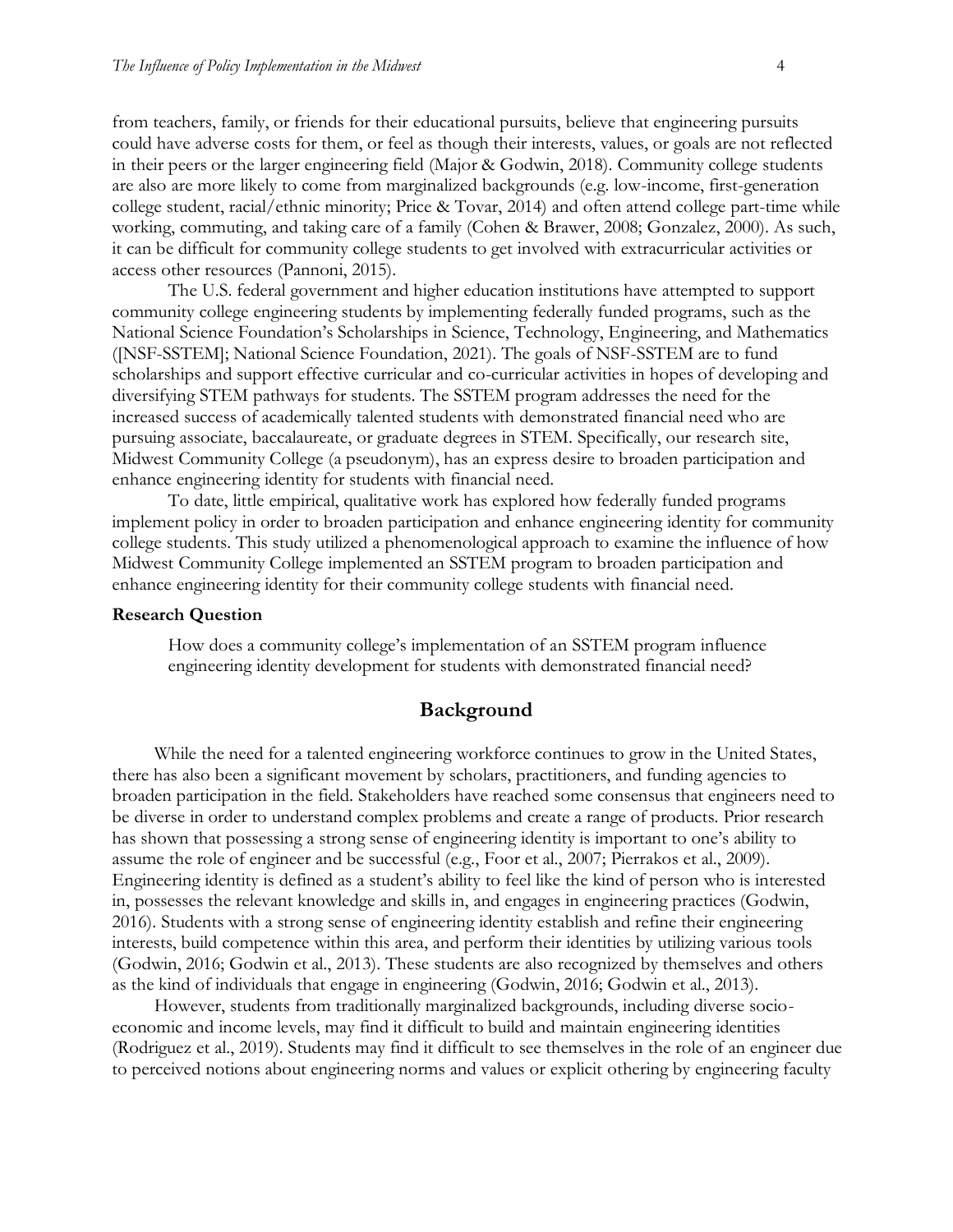or peers. Students who do not possess a strong engineering identity risk feeling isolated from others within the engineering field or being pushed out of the role of engineer entirely (Tonso, 2006).

Historically, much engineering research has focused on the four-year university context, rather than the community college context. However, as a means to broaden participation in engineering, scholars have also sought to understand how to engage community college students and invest in pathways to and through the community college. Studies of community college students have found that clear STEM or engineering pathways, meaningful learning experiences, and facultyand peer-mentoring, are essential to student persistence and transfer (e.g. Allen & Zhang, 2016; Wang, 2015). For studies that have looked specifically at engineering in the community college context (e.g. Allen & Zhang, 2016; Verdin et al., 2020), little research has focused on understanding the financial aid and funding experiences of engineering students, while none has connected issues of financial aid and funding experiences to the importance of implementing policies and programs that support engineering identity development. Policy aims to transform goals, actions, and strategies into changes that will address broad, complex social issues. Prior scholarship on policy implementation has acknowledged that "implementation is a decidedly complex endeavor" (Fixsen et al., 2005, p. 2). An important aspect of policy development is the act of engaging various stakeholders around these strategies and executing a meaningful series of steps for successful policy implementation (Brinkerhoff & Hoff, 2002; Khan, 2016). To do so, an understanding of educational stakeholder perspectives and values is important (VanIngenn-Dunn et. al. 2016). Successful policy implementation is often dependent on creating strategies broad enough to have a significant impact yet tailored for context-specific issues that arise (Khan, 2016; Stewart et al., 2008). Prior studies have demonstrated the importance of a context-specific, thorough approach to implementation within the engineering context in order to make lasting changes (e.g. Friedensen et al, 2020; Rodriguez et al., 2020).

Utilizing elements of role theory and policy implementation, this qualitative research study seeks to fill a gap in the literature which, until now, has not explored how a community college's implementation of an SSTEM program influenced engineering identity development for students with financial need. In doing so, this research addresses a scholarly need, and, more importantly, provides a foundation for understanding how key stakeholders, including policymakers, might consider the interplay between funding and engineering identity.

#### **Conceptual Framework**

This study examined the literature and conceptual elements of engineering identity development and policy implementation to understand how a community college's implementation of a SSTEM program influenced engineering identity development for students with demonstrated financial need (Khan, 2016; Stewart et al., 2008; Stryker & Burke, 2000). Student experiences were analyzed using engineering identity development literature and theory, emphasizing the major elements of identifying as an engineer. Role identity theory addresses the meanings that individuals attach to the context of their social and cultural roles and recognizes that some identities, such as engineering identity, become more or less salient, depending on the circumstances in which an individual finds themselves (Stryker & Burke, 2000). One's meaning making and understanding of the role that one plays influences the development of an engineering identity in several ways. Across psychology, sociology, science education, and engineering education, three interrelated conceptual factors (recognition, interest, and performance/competence) have been shown to influence the way in which identity develops.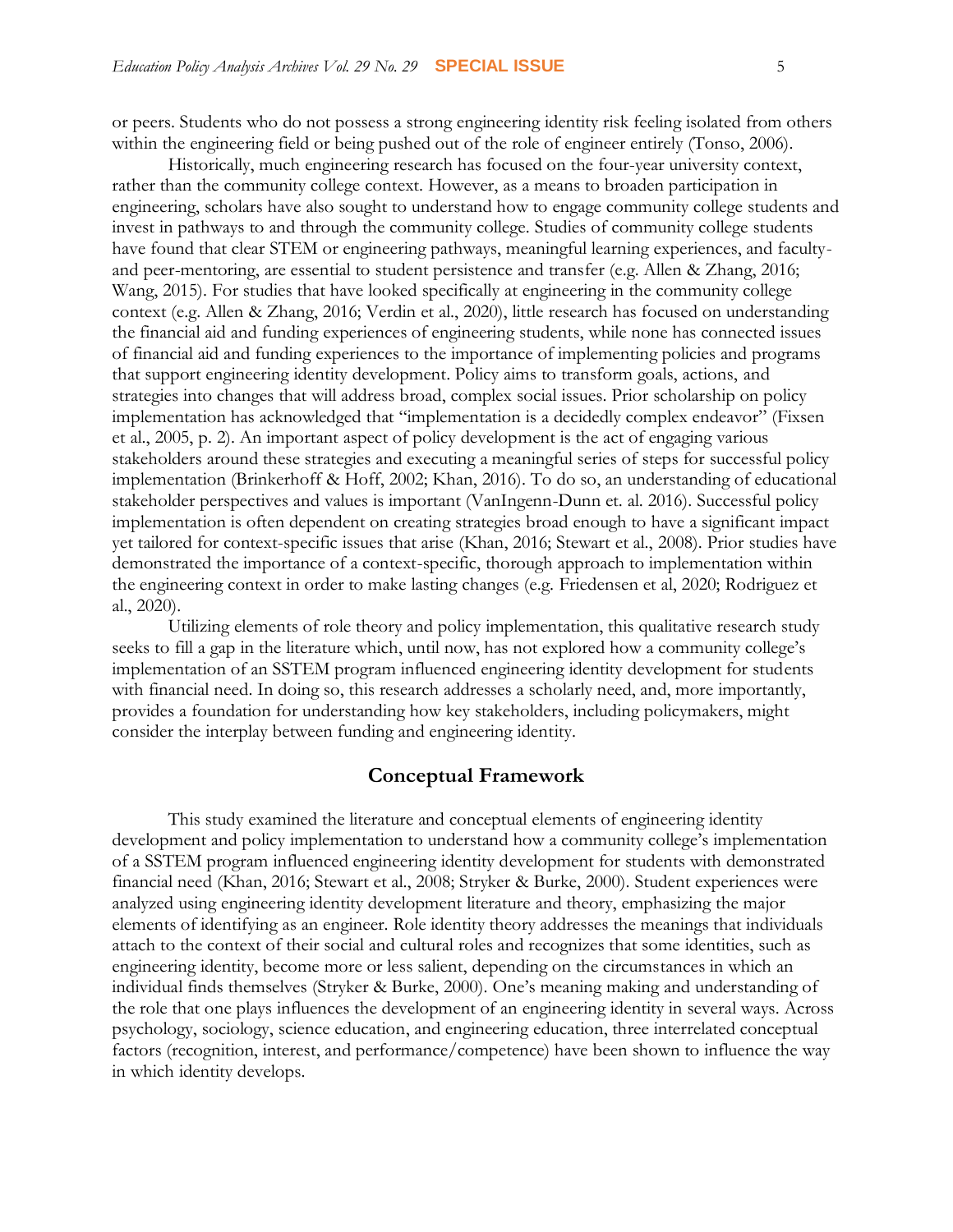First, recognition (or students' perception of how others view them) influences how students view themselves. Although early recognition from parents and teachers has been deemed important to early engineering identity development, recognition from faculty and engineering peers has also been seen as a key part of engineering identity development during college (Mannon & Schreuders, 2010; Strayhorn, 2010). Second, interest (often discussed as students' preferences or affinity toward a subject) influences how students will understand and be motivated to take on the role of an engineer (Dunst & Raab, 2012; Geisinger & Raman, 2013; Lent et al., 1994; Vygotsky et al., 2012). Third, performance (or competence) refers to the way in which students understand the knowledge and skills of their discipline and see themselves as the type of individual who is capable of participating in the discipline. These concepts play an important role in the self-efficacy beliefs of a student and influences engineering persistence (Marra et al., 2009; Mau, 2003).

This study also analyzed student experiences through the understanding of policy implementation within this Midwest CC educational context (Khan, 2016; Stewart et al., 2008). At its foundation, policy represents a statement of goals, actions, and strategies to address a social issue (in this case, broadening participation in STEM, particularly for students with demonstrated financial need). Policy implementation can be thought of as a key part of the policy-making process involving a series of educational stakeholders engaging with each other in order to achieve a specified goal (Khan, 2016). Successful policy outcomes are the result of not only well-designed policies but wellmanaged policy implementation (Brinkerhoff and Hoff, 2002). In order to address complex social issues such as these, policy is highly dependent on stakeholders' ability to successfully implement policy in a meaningful, context-specific way (Khan, 2016; Stewart et al., 2008). Analysis of student experiences enabled the researchers to understand how specific implementation policies (e.g., educational practices, interactions with affiliated SSTEM faculty and staff) contributed to engineering identity development and provided an opportunity to create recommendations for improving policy implementation.

## **Methods**

#### **Midwest CC Research Site**

This study took place at a large, predominantly white urban public community college in the Midwest region of the United States. Manufacturing, healthcare, retail, and education are the predominant industries of the region, and, within the last 10 years, the institution's state has made considerable efforts towards statewide support of STEM economic development. The institution serves 35,000+ full- and part-time students at six campuses over a 22-county area and offers over 200 certificates, technical, pre-professional, and transfer degrees. Preparing students for STEM pathways has been a major focus area for this community college as evidenced by the number of enrolled STEM majors and a commitment by the organization to funding institutionalized STEMspecific leadership positions and participating in various STEM initiatives. **SSTEM Program** 

The community college within this study is involved in a multi-year, federally funded National Science Foundation Scholarships in Science, Technology, Engineering, and Mathematics (NSF-SSTEM) program. At the federal level, the SSTEM program is charged with increasing the success of low-income academically talented students with demonstrated financial need who are pursuing associate, baccalaureate, or graduate degrees in STEM. Per NSF guidelines, in order to be eligible for this scholarship program, students must: (1) be US citizens, US nationals, admitted as refugees, or admitted to the US for permanent residence (does not include Deferred Action for Childhood Arrivals [DACA] individuals), (2) be enrolled at least half-time (at this site for an associate's degree) in an SSTEM eligible discipline, (3) demonstrate academic ability or potential, (3)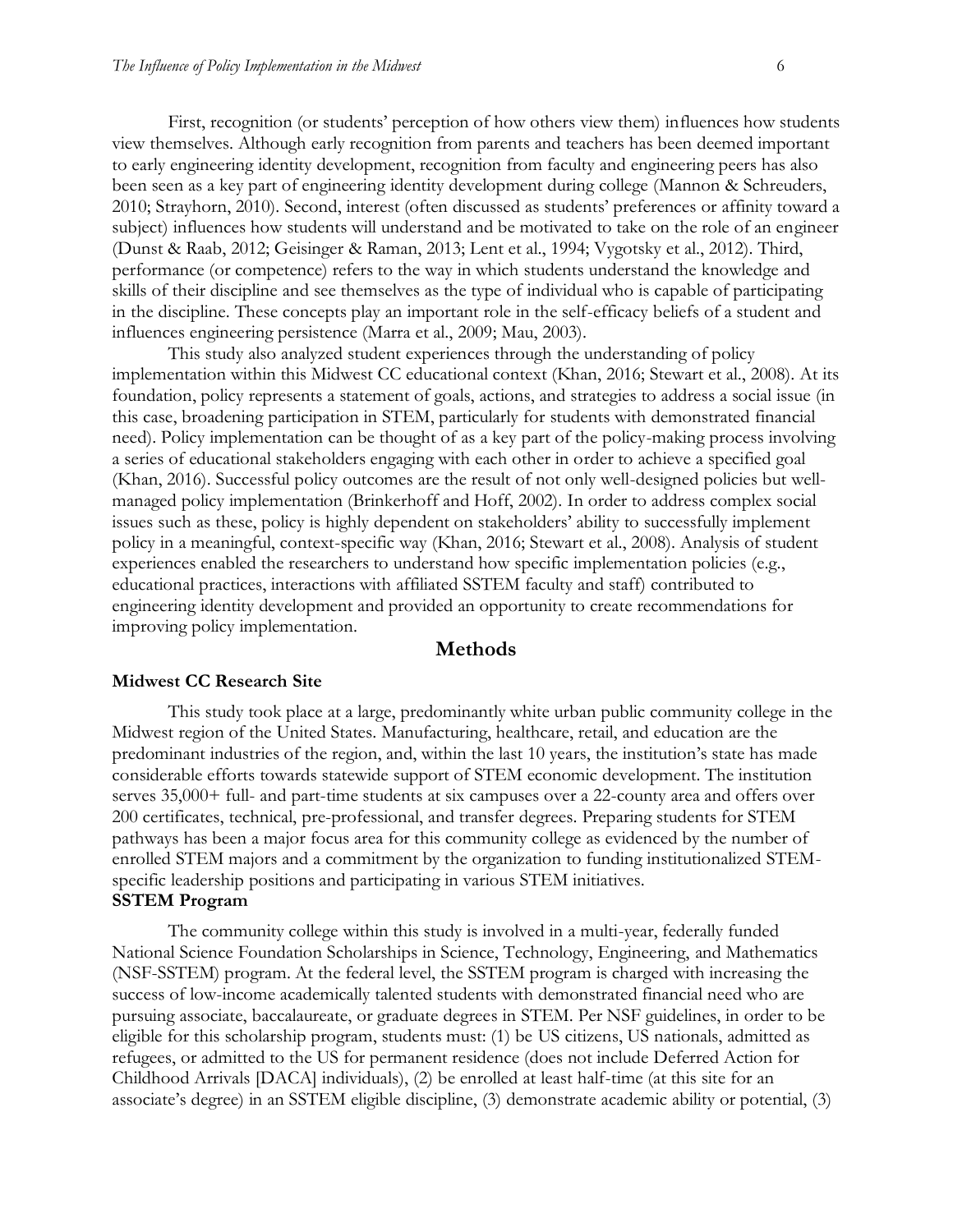be low-income as described by the institution, and (4) have demonstrated financial need as defined by the US Department of Education rules for need-based Federal financial aid Free Application for Federal Student Aid (FAFSA) (National Science Foundation, 2021). NSF relies on local standard financial aid policies to determine low-income status and academic ability or potential. In collaboration with a four-year university partner, the goal of the SSTEM program at this community college is to fund scholarships and support effective curricular and co-curricular activities in hopes of developing and diversifying STEM, and primarily CSE engineering, pathways for community college students. This goal targets enrollment, retention, and graduation numbers to increase the percentage of undergraduate women in CSE degree programs by doubling women enrollment to these programs.

Currently, this program serves 50 community college students interested in computer, software, and electrical (CSE) engineering pathways. SSTEM Scholars were 79% White, 13% Hispanic or Latino, 4% Black or African American, and 4% American Indian or Alaska Native. Only 10% of the scholars are women. Historically, only 15% of this community college students have indicated an interest in engineering pathways, and there have been few CC student transfers to the CSE engineering department at the four-year partner institution (it is the least popular transfer route of the 10+ engineering programs). However, the SSTEM work has increased attendance of women 19.4 percent since the collaboration started.

Through this program, the community college seeks to broaden engineering participation and enhance the engineering identity formation of community college students with demonstrated financial need. The program provided financial assistance to students (scholarships of \$1,000 and \$5,000 were offered), enhanced advising and mentoring by CC STEM faculty and staff (e.g. engineering specific CC advising, one-on-one mentoring by STEM faculty, group mentoring by SSTEM staff), and opportunities to interface with four-year university partners and students (e.g. meeting four-year SSTEM scholars, transfer and career fairs, specialized engineering admissions processes, transfer pathway advising, university engineering-specific campus visits).

In addition, the CC also partners with other concurrent STEM initiatives to enhance recruitment and retention of scholars, including the campus' Louis Stokes Alliances for Minority Participation (LSAMP) Program as well as the first-year engineering experience course. The CC's LSAMP Program seeks to broaden participation for racial and ethnic minority students who have traditionally been underrepresented in STEM, including African American, Hispanic American, American Indian, Alaska Native, Native Hawaiian, and Native Pacific Islander students. This partnership is currently still in development and hopes to encourage recruitment of racial and ethnic minority students into the SSTEM program. The CC's first-year engineering experience course (a one-hour weekly problem-solving and professional formation seminar) is a shared experience for the campus' engineering students and is taught by the SSTEM program's lead affiliated staff member. The SSTEM program has utilized this class as a means of recruitment for the SSTEM program and a way to build relationships with potential and current SSTEM scholars. Overall, the implementation of this SSTEM program at Midwest Community College intends to push students to develop interest, gain recognition, be able to perform and be competent in pursing and developing as STEM students. Providing scholarships, advising and mentoring, and having collaboration with a four-year institution, while also being able to partake in other programs like LSAMP, enhances the opportunities for STEM students to prosper and engage in the implemented program.

#### **Recruitment & Study Participants**

Students involved with the community college's SSTEM program were invited to participate in the research study. Students were sent an email invitation (and subsequent follow-ups) during the academic year to encourage their participation. All students who indicated interest were interviewed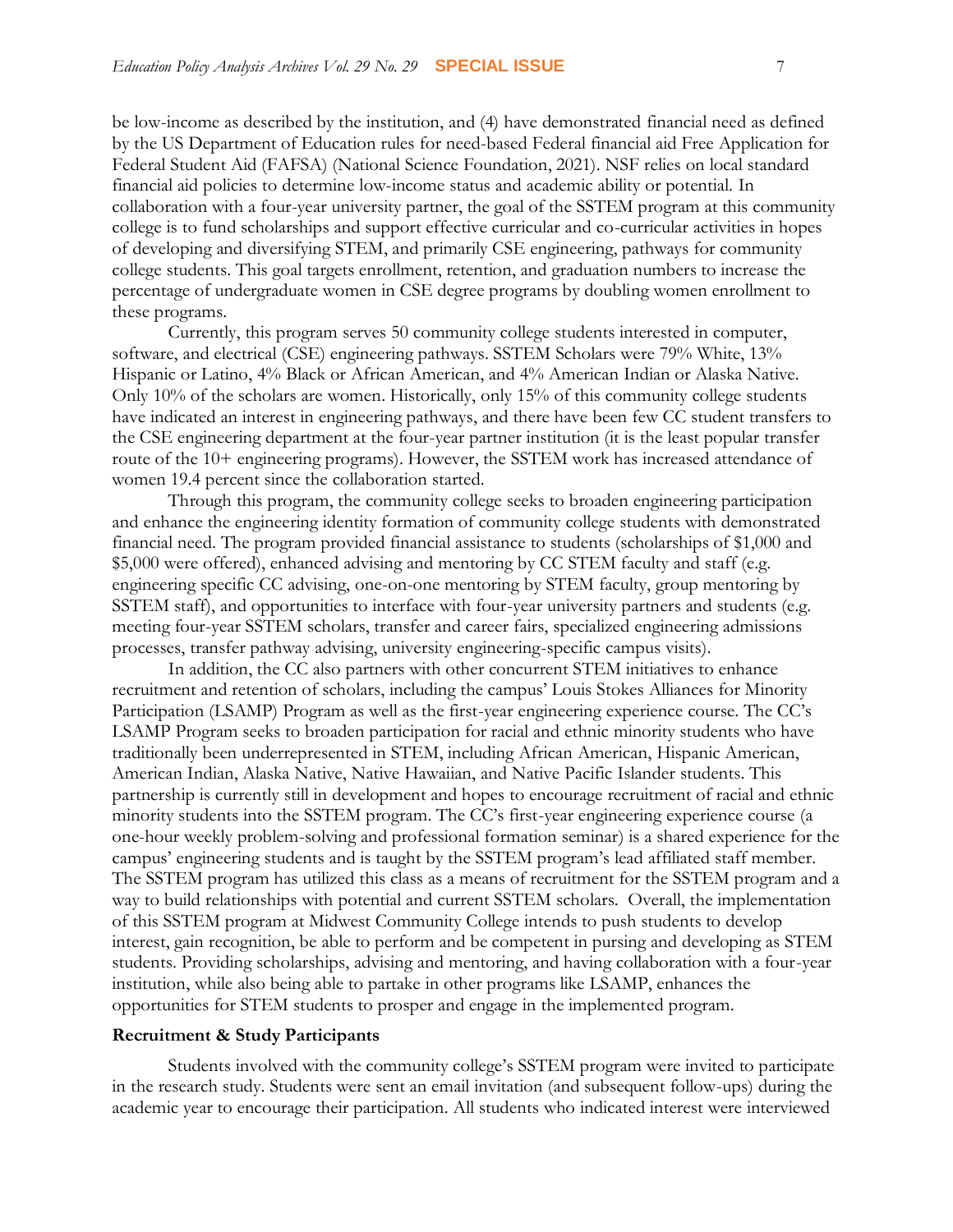for this study. All study participants were involved in the community college SSTEM program (eligibility described above) and over the age of 18. Participants ranged in age (18-27) and represented a range of engineering and computing majors (e.g. computer science, electrical engineering). Of the nine participants, five students had family yearly incomes of less than \$39,999 and four identified as first-generation college students. Three participants had family yearly incomes above \$60,000 and were eligible for the SSTEM program based upon NSF and institutional guidelines for demonstrated financial need. Six participants identified as men and three identified as women. All participants identified as White or Caucasian, with exception of one participant who identified as an underrepresented racial/ethnic minority student (information further masked for identifiability purposes). See Table 1 for more information.

# **Table 1**

*Study Participants*

| Name         | Age | Major                                                                                          | Family Yearly<br>Income | First<br>Generation<br>College<br>Student | Gender | Race/Ethnicity     |
|--------------|-----|------------------------------------------------------------------------------------------------|-------------------------|-------------------------------------------|--------|--------------------|
| Ada          | 24  | Computer<br>Science<br>(interest in<br>possible<br>engineering<br>and<br>computing<br>pathway) | Under<br>\$19,999       | $\rm No$                                  | Woman  | White              |
| <b>Bruce</b> | 21  | Software<br>Engineering                                                                        | N/A                     | No                                        | Man    | White              |
| Frank        | 25  | Electrical<br>Engineering<br><b>or</b><br>Mechanical<br>Engineering<br>(pending)               | $$100,000+$             | Yes                                       | Man    | White              |
| Jacob        | 20  | Pre-<br>Engineering                                                                            | \$20,000-<br>\$29,999   | Yes                                       | Man    | Caucasian or White |
| James        | 18  | Electrical<br>Engineering                                                                      | \$60,000-<br>\$69,999   | $\rm No$                                  | Man    | Caucasian          |
| John         | 26  | Electrical<br>Engineering                                                                      | \$20,000-<br>\$29,999   | $\rm No$                                  | Man    | White              |
| Laurely      | 27  | Engineering                                                                                    | Under<br>\$19,999       | Yes                                       | Woman  | <b>URM</b>         |
| Noreen       | 22  | Engineering                                                                                    | \$80,000-<br>\$89,999   | Yes                                       | Woman  | White              |
| Rowan        | 19  | Pre-<br>Engineering                                                                            | \$30,000-<br>\$39,999   | No                                        | Man    | White              |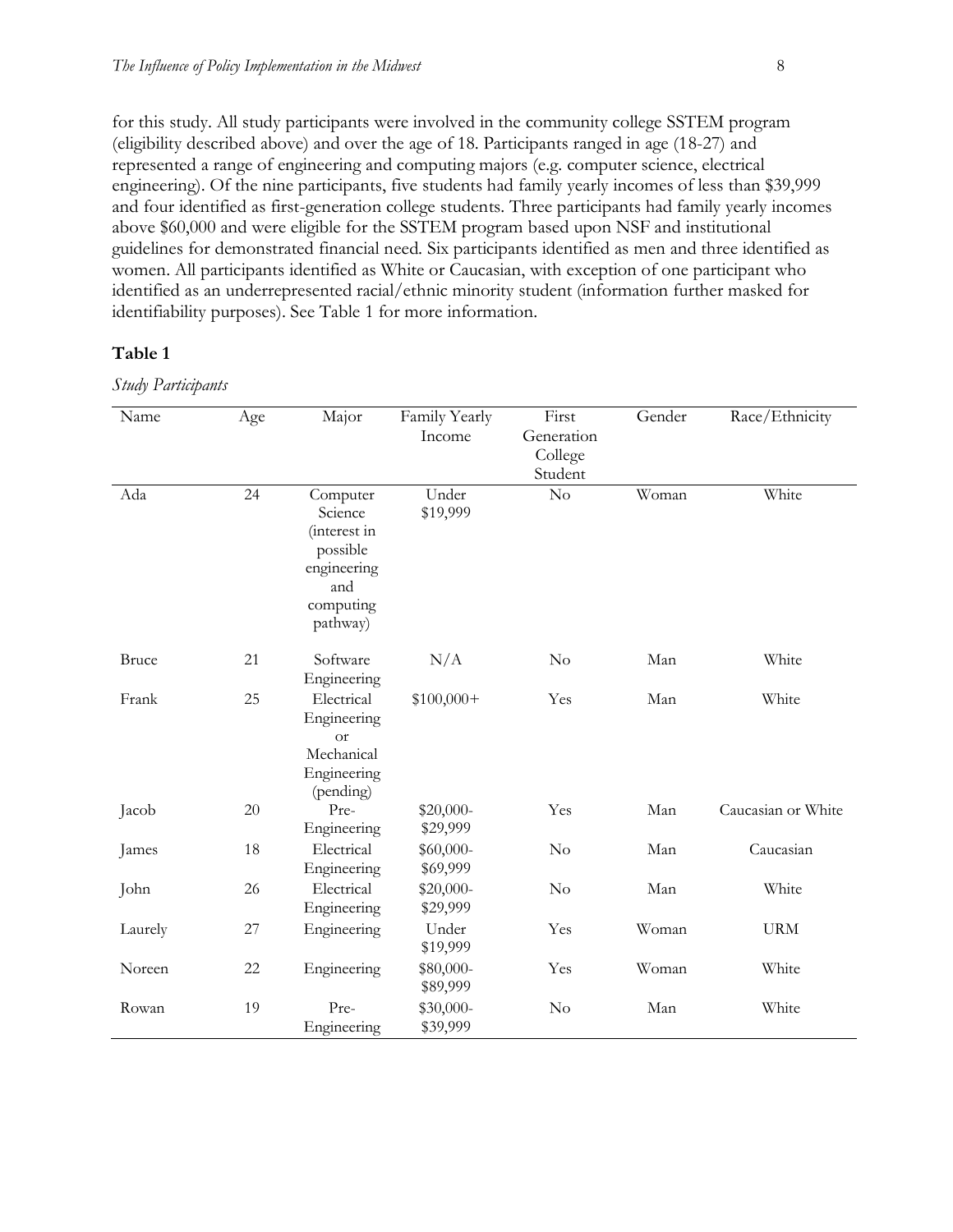#### **Data Collection & Analysis**

This research study utilized a qualitative, phenomenological approach to examine engineering identity development in the experiences of nine community college engineering students at a predominantly white public institution in the Midwest. Qualitative research has the potential to serve as a type of broad policy knowledge, including shaping how stakeholders frame policy problems, which audiences engage with the research, and how educational reform takes place (Dumas & Anderson, 2014). Phenomenology allowed for the discovery of meanings, exploration of experiences with engineering, and provided rich detail of the meaning making and essence of an individual's identity development (Moustakas, 1994). Phenomenology enabled us to explore meanings that CC students attached to their experiences and understand the essence of how students experienced attempts to broaden participation and enhance engineering identity development within the SSTEM program (Moustakas, 1994). The primary methods for data collection were: (1) pre-interview questionnaires and (2) phenomenological semi-structured interviews.

#### **Pre-Interview Questionnaire**

This study utilized a questionnaire which was administered to participants at the beginning of the study in order to gather demographic and background information. The questionnaire also had items addressing engineering experiences at the institution. Data received enabled the researchers to create greater understanding of the student participant profile for the group as well as to tease out any aspects of a student's experience that might need to be explored in more depth during the interview process.

#### **Phenomenological Interviews**

This study used Seidman's (2006) model for conducting phenomenological, individual indepth interviews. Each student participated in one semi-structured interview. Interviews were conducted face-to-face at a mutually agreed upon location. Interviews lasted approximately one and a half hours and were digitally recorded and transcribed verbatim for analysis. Individual interviews allowed the researchers to delve more deeply into the participant's experience, particularly around engineering identity development and clarify issues which were unclear to the researcher. Throughout the interview process, students were encouraged to expand the conversation and address any other information that they feel might be relevant to their engineering experiences.

#### **Analysis**

Using a phenomenological analysis approach, the researchers engaged in a four-step data analysis process (Moustakas, 1994). In Step 1, the researchers set aside their beliefs about the phenomenon (epoche) which enabled them to be receptive to the meanings that students ascribed to engineering experiences. In Step 2, they read the transcripts to gain to their core understandings (eidetic reduction). In Step 3, they examined the meaning units that students created from their experiences and considered the phenomenon from a variety of standpoints (imaginative variation). Authors coded transcripts for meaningful units utilizing both a priori codes (e.g. derived from the literature and conceptual framing) as well as emerging codes. Once coded, the authors extracted these meaningful units to reports which were utilized to define the essence of the phenomenon in the following step. In Step 4, the authors utilized inductive analysis to integrate meanings and define the essence of the phenomenon utilizing raw transcript data to verify the results (synthesis and verification). These essences of the phenomenon were then used to create the three main themes presented within this study.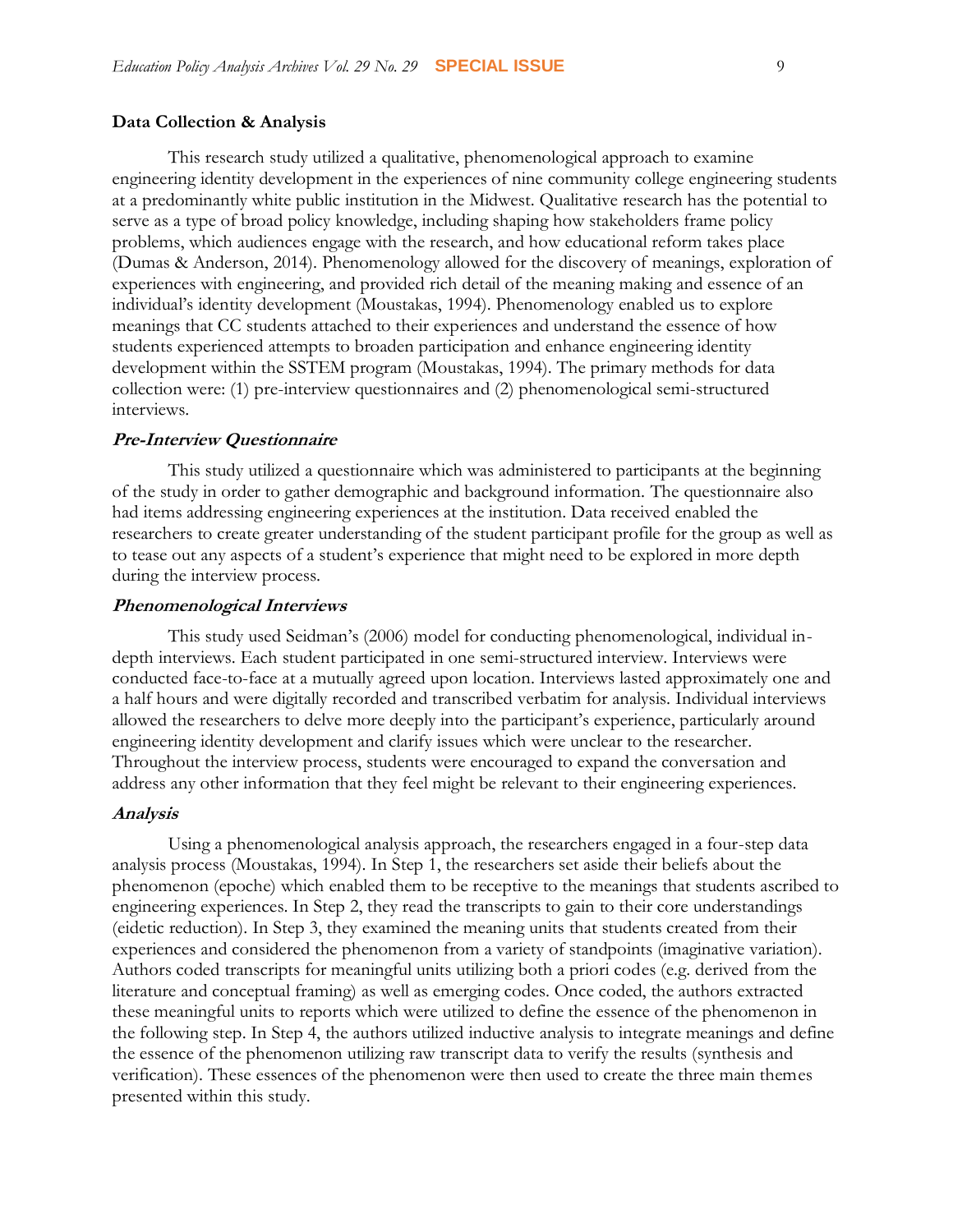#### **Trustworthiness & Researcher Positionalities**

To ensure trustworthiness of the study, team members reviewed transcripts, exchanged ideas on coding and analysis, and engaged in memoing activities. Reading through the collected information allowed the researchers not only to review the collected data but also allowed the researchers to begin understanding participant experiences in more detail and begin drawing connections between the data. Each researcher wrote analytical memos throughout their research and analysis activities. Memoing allowed the researchers to capture initial perspectives on the data as well as pose possible patterns or additional questions (Saldaña, 2009).

Furthermore, each of the research team members explored their positionalities as related to the study. Each of the authors brought a range of perspectives as a result of their identities, backgrounds, and professional experiences. All of the authors experienced financial need during college. All of the authors have previously conducted research in broadening participation in STEM. The first and second authors maintain active research agendas focused on broadening participation in STEM, and the third and fourth authors are full-time practitioners working with STEM programming and initiatives. The first and fourth author attended and worked within community college settings, and the second author had the opportunity to take community college courses during their educational journey. These perspectives and experiences enabled the researchers have a foundational understanding of the community college context, which aided the design and execution of the research project. In addition, it also allowed the researchers to build trust and rapport with participants in order to encourage greater sharing of their experiences. Finally, these perspectives and experiences assisted the researchers with data analysis, interpretation, and contextualizing findings.

#### **Limitations**

This study had several key limitations. The most notable limitations of this study were the single-institution context, the number of participants in the study, and majority White or Caucasian research sample. While the single-institution context allowed for a rich understanding of the policy implementation within a particular environment, findings may not reflect the experiences of all community college students. In addition, while the relatively small number of participants in the study is in line with qualitative, phenomenological norms, a larger, more diverse sample of participants could illuminate different experiences that may enrich what we know about implementation of SSTEM programs. Finally, this study was limited by the majority White or Caucasian sample, which was reflective of the overall racial and ethnic makeup of the SSTEM program, engineering programs, and the Midwest community college setting. Incorporating more of these perspectives could add additional nuance in future research to our understandings of the unique experiences of these students.

# **Findings**

Findings reveal that the implementation of an SSTEM program enabled student participants to have greater financial freedom and establish connections with STEM faculty and program staff. To improve further SSTEM policy implementation, students expressed a desire to have greater connections and partnerships with SSTEM program's four-year transfer partner university.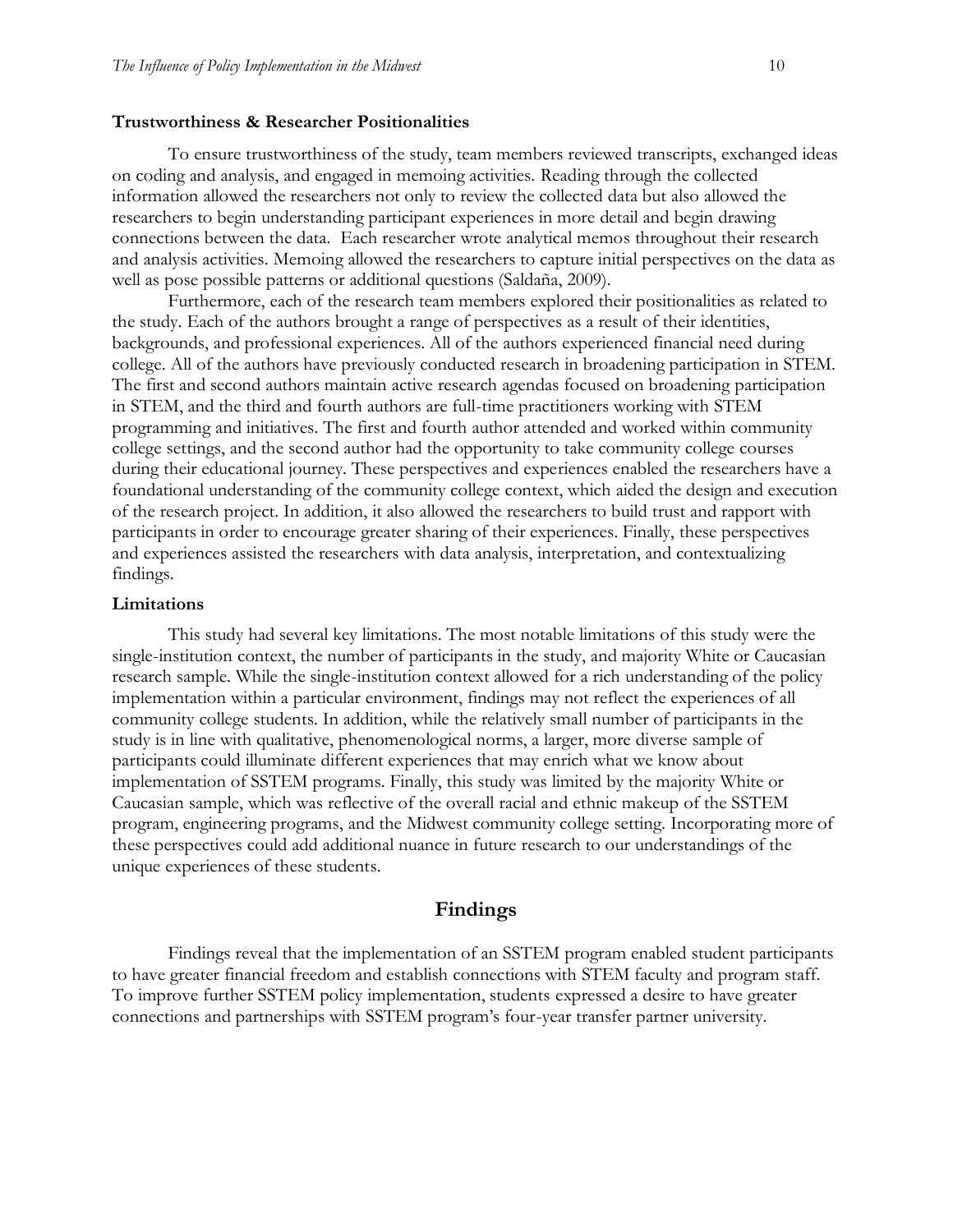# **SSTEM Program Enables Greater Financial Freedom & Ability to Focus on Engineering Identity**

One of the significant benefits of acceptance into this CC's SSTEM program was the scholarship awarded to each scholar. Scholarships were provided annually and renewable at two levels, \$5,000 and \$1,000. Disbursements were made early in the semester and were promptly applied to their student accounts by associated SSTEM staff members working in conjunction with financial aid staff members. This clear process facilitated student enrollment into the program and access to needed funds in a timely manner. Despite the broad range of yearly family income levels (<\$19,000 to \$100,000+) and subsequent need levels, students found the scholarship a benefit to their educational journey.

Participants within this study, particularly men, believed that the SSTEM program allowed them greater financial freedom which ultimately allowed them to better focus on investing in their engineering studies and identities. For example, the financial security that the SSTEM scholarship brings has allowed James (18, Electrical Engineering), who enrolled directly after high school, to envision himself in the role of an engineer:

I didn't want to go to school. I didn't want to spend the money…[The SSTEM scholarship] was a really huge blessing…It's really a relief not to have to worry about certain financial stuff, and it just took the stress off overall…it helps fund my education and it's really important. I'd rather not leave school with a bunch of debt and that really helps just with, not even in school, but later on…to have a financially sound engineering job...you're working in a field that isn't threatened...the amount of electrical components we're using isn't going down. It's increasing. (James)

While James did not initially want to attend college, the SSTEM scholarship provided the financial incentive to attend. Because he is not burdened with student loan debt concerns, he can more fully explore his engineering interests and understand how he will assume a future role in the engineering field. Other students, like Bruce (21, Software Engineering), echoed James' sentiments regarding financial freedom:

It's nice to be able to come out and not have to have that overhanging…It makes me feel sponsored, like I'm actually am getting this scholarship because I am an engineer, and I'm doing well. I'm getting it because I'm doing well in classes, and I'm going in as an engineer. (Bruce)

For Bruce, being a part of the SSTEM program not only allowed for financial security, but solidified his sense of engineering identity. The program recognized his engineering competence so he felt empowered to perform his engineering identity.

The SSTEM program within this study made the decision to offer fewer scholarships of larger amounts to students in order to create a greater impact on their financial aid packages. While this limited the number of SSTEM scholars the program could support, it enabled funded students to feel a sense of financial security and decreased stress. Participants also articulated the importance that the SSTEM program's financial support had on off-setting parental financial contributions. For Rowan (19, Pre-Engineering), a student from a low-income background who enrolled shortly after finishing high school, the scholarship addressed his father's need for him to bring in money and helped him to feel a sense of recognition as an engineer trained at a community college:

I was a little humiliated at first going to [my community college]…it's kind of frowned upon to start at the community college…Part of me wasn't sure if I was necessarily ready to go off to university – if I was set in my major. My greatest fear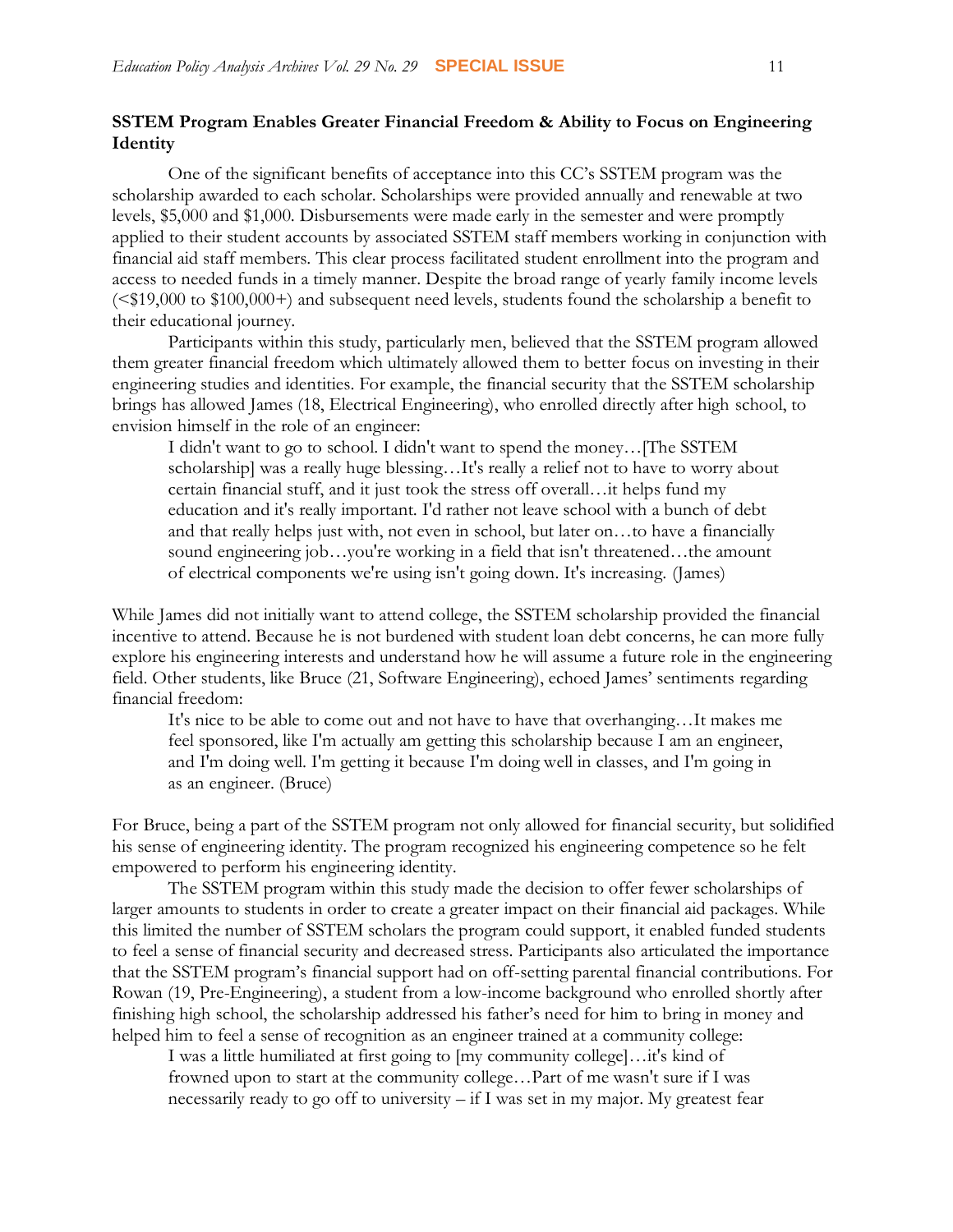was I was afraid that I would completely change majors and I'd spend a year of tuition and not want to do that…I think even being granted the scholarship made me pretty ecstatic actually because it's the first big one that I've gotten. I think it goes back to that idea of, "You need to bring in money," from my dad. This was a way I'm bringing in money. I've got some money now. I know it's not all about money and everything, but it really did help relieve that stress, constantly being told that you need to bring in money. (Rowan)

Simultaneously, Rowan felt a sense of humiliation from his enrollment at a community college and shame from his father for not contributing financially to his education. The SSTEM program enabled Rowan to be recognized as the kind of person who does engineering and addressed the pressure from his father to bring in funds.

In addition, leaders and staff members associated with the SSTEM program framed the program not only around demonstrated financial need, but utilized language around career exploration, educational equity, and a sense of honor. Notably, participants highlighted how the SSTEM program simultaneously supported and inspired a sense of responsibility about their engineering pursuits and engineering identity development.

For example, John (26, Electrical Engineering), a non-traditionally aged student from a lowincome background, related how important it was to him to develop his engineering interests and identity:

A lot of [college] kids make their decision of going into engineering based off of money, rather than their interest. I see a lot of people in my classes that they aren't engineers. They're smart, don't get me wrong, but they are not interested in what they're doing. But they want to do it because they want to make money, not for the field or the engineering itself. (John)

He went on to describe how the SSTEM program has supported his ability to engage full-time on developing his engineering interests and perform as an engineer:

I didn't pay for anything for the school…it definitely helped me out as far as speeding up my college process. I'm able to take 16, 17, 18 credits because I don't have a job right now…It's definitely pushing me to keep going because I feel like I've been given this money, and it's kind of motivating to say hey they're supporting me, I need to perform…They're giving me this money, they're going out of their way to pay for it, [and] I want to be the best student I can be… (John)

Due to the financial support, John, a student from a low-income background, did not have to work in order to pay for his courses. Instead, he could take additional courses and get to his engineering content courses faster. This funding not only made him feel supported but also gave him a sense of responsibility about building and performing his engineering identity.

# **The SSTEM Program Enhances Connections with STEM Faculty, Program Staff, and Peers**

Participants within the SSTEM program, particularly women, felt that their participation enhanced their connections with STEM faculty, program staff, and peers. To enhance connections with STEM faculty, program staff, and peers, the leaders of the program implemented several strategies around career exploration, mentorship, advising, and transfer connections. SSTEM program staff framed the scholar experience around career exploration as well as provided structured on-going opportunities for mentorship with STEM faculty members. In addition, SSTEM program staff created advising opportunities (beyond traditional modes of institutional advising) that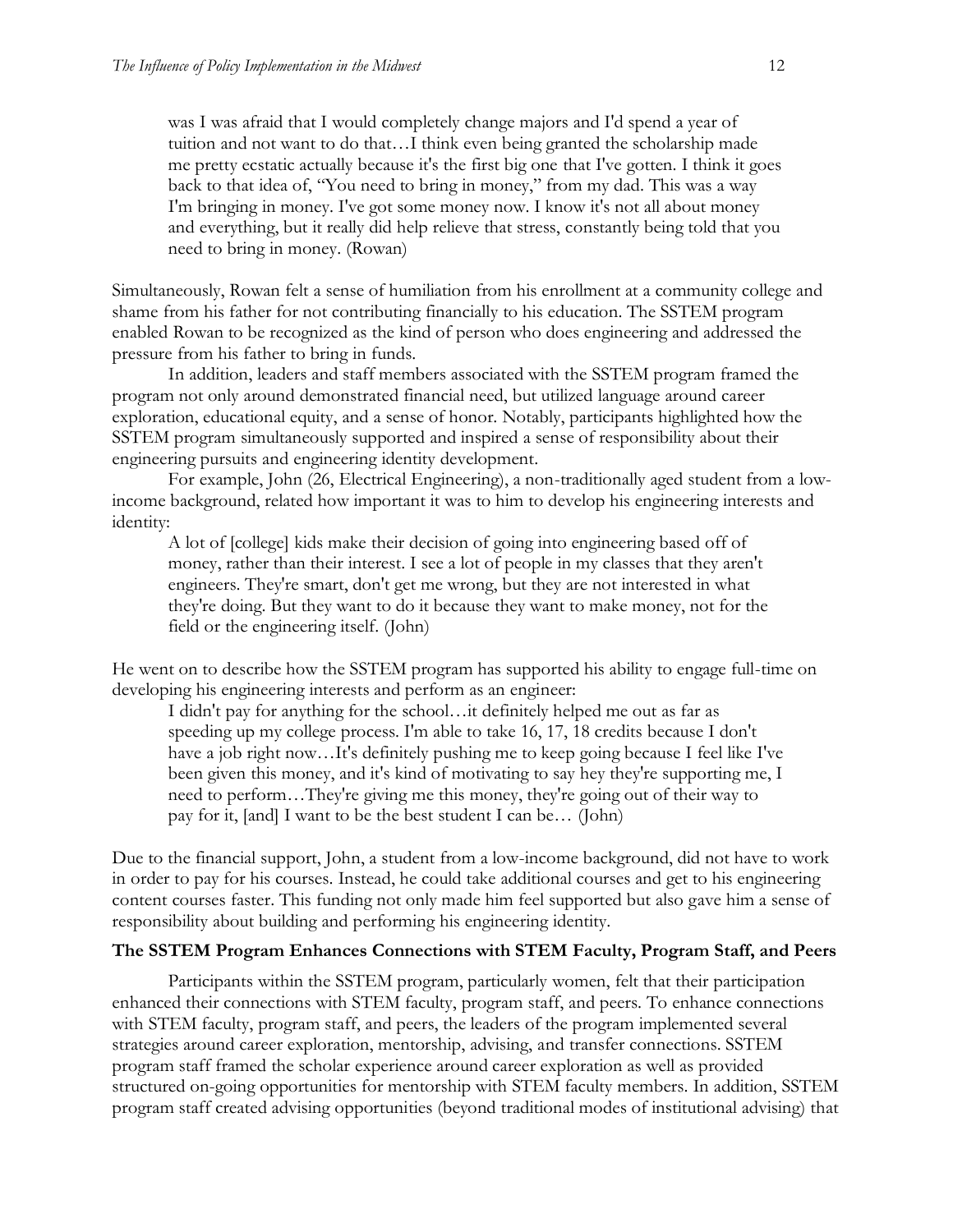provided scholars with targeted engineering advising and collaborated with their four-year partner university to offer transfer student connections (e.g. transfer fairs, university engineering specific advising, meetings with four-year university SSTEM students).

Through their funding and participation in the program, women students were able to better understand their roles as engineers and develop their engineering identities with the support of program faculty and staff. For Ada (24, Computer Science), a student from a low-income background, the SSTEM program was a place where she could learn how to navigate her role as an engineer:

I didn't take a single computer class in high school…I had no realization that I was either a) good at the stuff, or b) interested in this stuff…Not thinking I was good in those, I didn't think computers would be something I could do…It's still kind of new-ish to me, but it's, a program that can help me figure out what I want to do to a certain extent and help give me the tools to go do it. Through the mentorship program, talking to different professors that have gone out and actually worked in the work force and have done the jobs that I potentially would be doing in the future, it's been really good…I think it's a support system for incoming engineers to make sure that we're getting the best out of what we're doing, and we have this backbone, and maybe that it's also so you can make these connections so when we transfer over ... 'cause it's gonna be hard to transfer over anyways. The classes are hard and it's gonna be a big adjustment, so you wanna make sure that you have resources. (Ada)

Ada was able to access the mentoring support systems that she needed as a new engineer and gain the resources that she needed to transfer. While she came to the community college with little knowledge and skills of engineering, the SSTEM program assisted with building her competence and allowing her the space to perform and be recognized for her engineering identity.

Participants also articulated the ways in which the SSTEM program helped to address weaknesses in their engineering identities and connect them with STEM mentors and fellow engineering peers. The SSTEM program implemented a series of support activities that went beyond the scholarship funds made available to students. These support activities included meaningful interactions with STEM faculty and SSTEM scholars and program staff members, both at the CC and the four-year partner institution. SSTEM scholars had the opportunity to meet these individuals in one-on-one sessions (e.g. mentoring, advising) as well as in group settings (e.g. dinners, transfer fairs).

For example, Noreen's (22, Engineering) engineering identity was complicated by the shame associated with community college enrollment and not securing an engineering internship:

Community college 1) wasn't something I saw people doing and, 2) wasn't advertised a lot at my school. [Four-year institutions] were the places that people went if they got out of the small town…if I chose to go to a community college, some people would see that as a failure… I wasn't able to find an engineering internship for this summer…I felt like I wasn't really an engineer because of that. I'm still working at the same part-time job I had last year during school…every single time I'm struggling, there's a voice in my head… well maybe I'm not supposed to be in this field. Maybe it's so hard for me because this isn't what I'm meant to do. (Noreen)

Noreen's experiences as a first-generation college student continuously caused her to doubt her own competence and ability to be successful within the engineering field. However, her participation in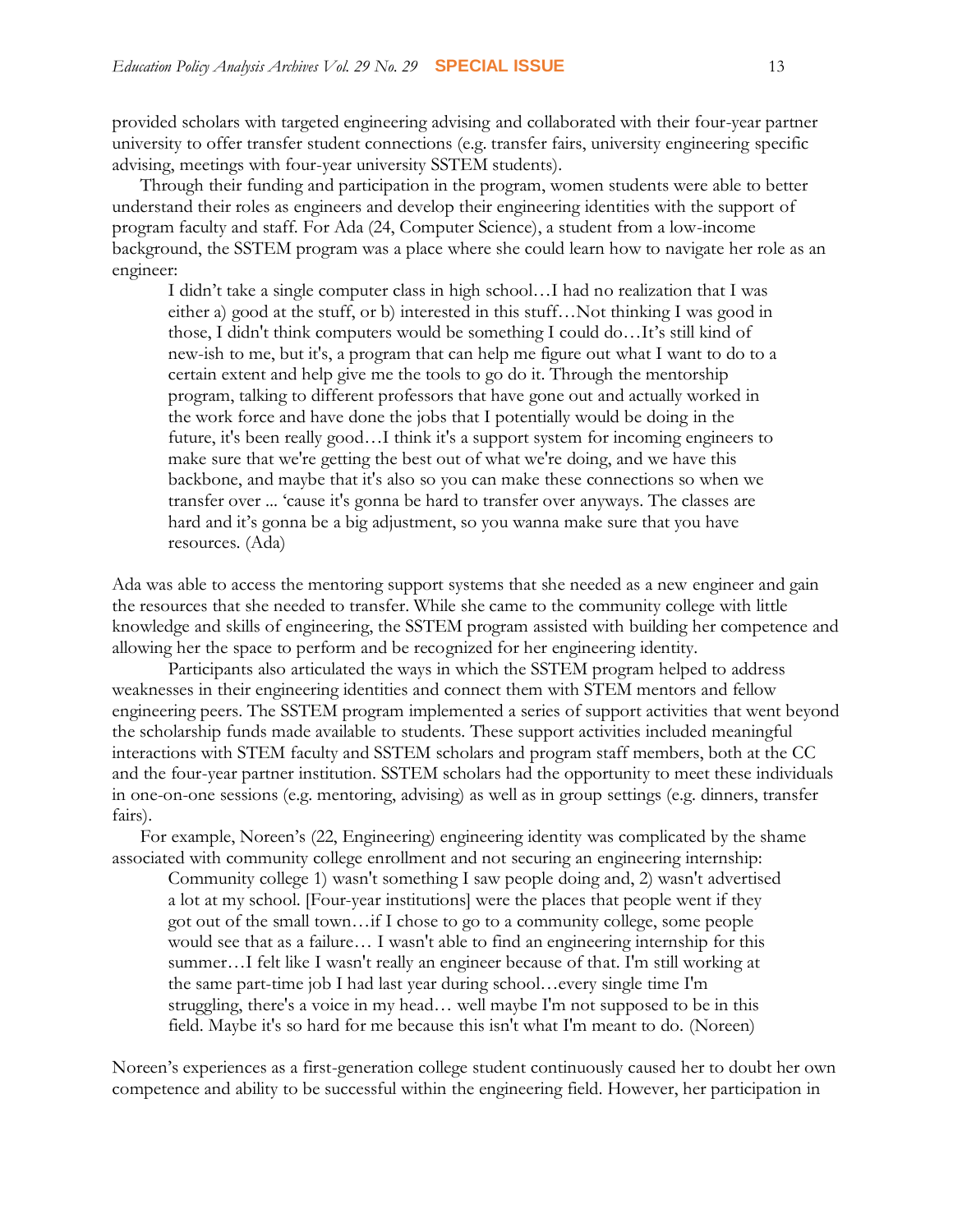the SSTEM program enabled her to connect with STEM faculty, program staff, and peers to feel a greater sense of belonging within the engineering field and strengthen her engineering identity:

I get to go talk to the [SSTEM] scholars at [the four-year partner institution]. I also have this [SSTEM advisor] who's awesome, here at [my community college]. I just kind of got all these perks…I really like having multiple advisors…just being part of an engineering program makes you feel a little bit more like an engineer…you're gonna meet people that are also going through the same things you are, that are getting help, that are in your field of study, and you have something to talk about. And that helps you make relationships. Like, "oh how did you get here? Oh, you're in [SSTEM]? So am I. Are you gonna go to the dinner on the whatever, in the end of April to [the four-year partner institution]? Oh, awesome, we'll sit together, great. We have each other. (Noreen)

For Noreen, the SSTEM program expanded her networks and connected her with the mentoring and peer-to-peer experiences that she, as a first-generation college student, needed to feel more like an engineer. By interacting with program leadership and peers, she is able to build relationships over shared interests and have another space in which to perform and be recognized for her engineering identity.

Similarly, Laurely (27, Engineering), a first-generation college student from a low-income background, felt as though SSTEM helped her to refine her interests and facilitated her own selfrecognition as an engineer:

I think really [the SSTEM Program] actually influences a lot my identity…being an [SSTEM Program] Scholar makes me proud…I see it's a great opportunity because you have the chance to actually be connected to people…There are all those groups of people around you who can help you figure out what you really want to do…even though you don't know what you want to do in engineering, those [SSTEM] instructors and everybody around it can help you figure out what you really want to do…For me, I can say [having an SSTEM mentor] maybe more helpful for me because I didn't grow up here…she's there for you to help you think things through, like for your four-year degree. (Laurely)

The SSTEM program's year-round commitment to faculty-, staff-, and peer- mentoring activities encouraged students to create and strengthen various connections within the program. Faculty and staff mentoring activities generally encouraged students to understand their engineering career options, learn about possible college academic pathways, and plan for their transfer to a four-year university. Laurely believed that the SSTEM program's focus on engineering identity development permeated her experience. As a first-generation college student from a low-income background and immigrant woman of color, having a mentor and supportive peers encouraged her to feel a sense of pride in her community college experience and understand her role in engineering.

#### **The Need for Enhanced Transfer Connections to Strengthen Engineering Identity**

The SSTEM program implemented several policies meant to encourage transfer pathways and connections with the four-year university partner. These policies included a range of elements from giving SSTEM scholars preferred status in their application for the four-year university's SSTEM program to structured touch-point meetings between CC and four-year university SSTEM scholars. In addition, the two SSTEM programs collaborated to bring SSTEM scholars to the fouryear university transfer fair and provided targeted engineering specific advising to SSTEM students. Collaborators at the two institutions frequently shared information, met multiple times per year, and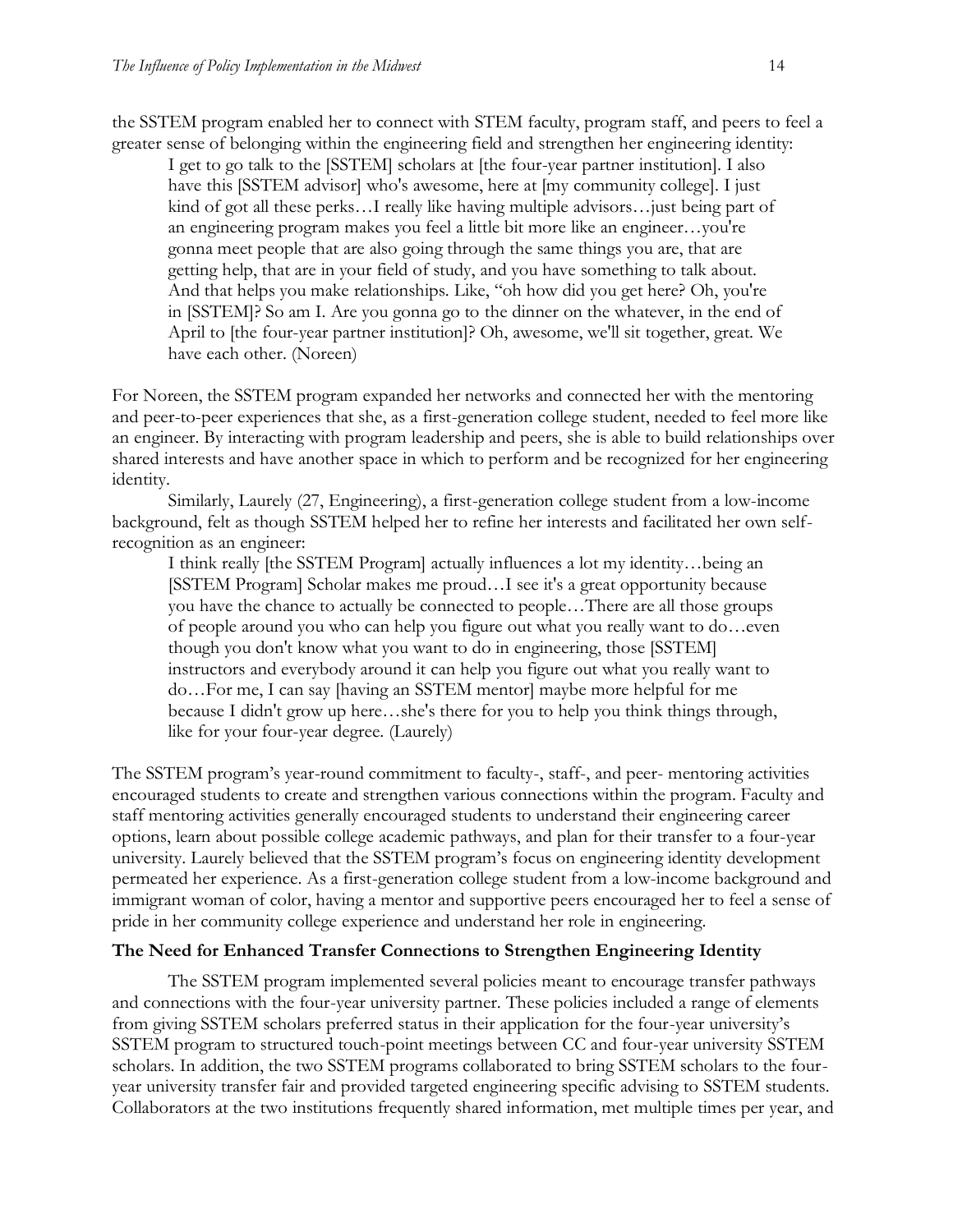were in regular contact with each other about opportunities to share information across contexts and bring CC students to the four-year campus. However, despite these implementation measures, SSTEM scholars still voiced transfer student concerns regarding accepted credits and educational pathways and worried whether they had the requisite skills necessary to be successful within an engineering program at the four-year institution.

Participants also articulated the need for enhanced two-year and four-year connections and partnerships in order to facilitate a smooth transfer process and continued strong sense of engineering identity. Students worried about the practical implications of their transfer credits in addition to questions as to whether they had the technical knowledge and relevant skills needed to be successful as an engineer. For example, Noreen (22, Engineering), a first-generation college student, who struggled with engineering self-doubt, praised her community college mentor, but desired to connect with the four-year institution advisors:

[My community college SSTEM mentor], who has a mathematics and engineering background, he has a really good idea of what I should be taking, but…I need to talk to my [four-year institution partner] advisor, because ultimately, I'm going to [the four-year institution]. I wanna make sure that I have what that college wants. So if I can compare those [advisors' advice], then that gives me a pretty good idea I'm on the right track. (Noreen)

While she may be developing a strong set of knowledge and skills at the community, Noreen recognizes the power that the four-year institution advisors have over her transfer process and ability to perform as an engineer. Rather than rely solely on the support of the community college, Noreen needs support and recognition from four-year institutional partners in order to feel as though she is on-track to transfer and assume the role of engineering student at the four-year institution.

In particular, participants worried as to whether they had the competence that would be required of a four-year engineering student. Although students learned various forms of knowledge and skills for their engineering success, they remained concerned as to how that competence might translate in the future. For example, Jacob (20, Pre-Engineering), a first-generation college student from a low-income background, worried about his prior computer and programming skills during the transfer process:

One thing I'm kind of worried about right now is my computer and programming skills. Like I'm kind of, I don't know, for my next semester. I know there's a part of transfer credits I'm confused on. I don't know if I need a programming background or just stuff cause right now I haven't taken any computer programming type classes, and I don't know if I need that… (Jacob)

Although he knows that computing skills are essential to the role of an engineer, he did not know how that translates to the actual requirements needed of him at the four-year institution. This type of uncertainty about what kinds of skills are needed complicate his ability to feel a strong sense of engineering identity and security about his transfer process.

Even though SSTEM scholars were provided with mentors at the CC and four-year institution, as well as advising opportunities, they desired additional advising and mentorship. Students described how appreciative they were of their community college mentors and staff but remained deeply concerned about institutional transfer requirements, the role of the engineering student at the four-year university (and the field), and whether they, as community college students, had what it took to successfully navigate this changing role. John (26, Electrical Engineering), a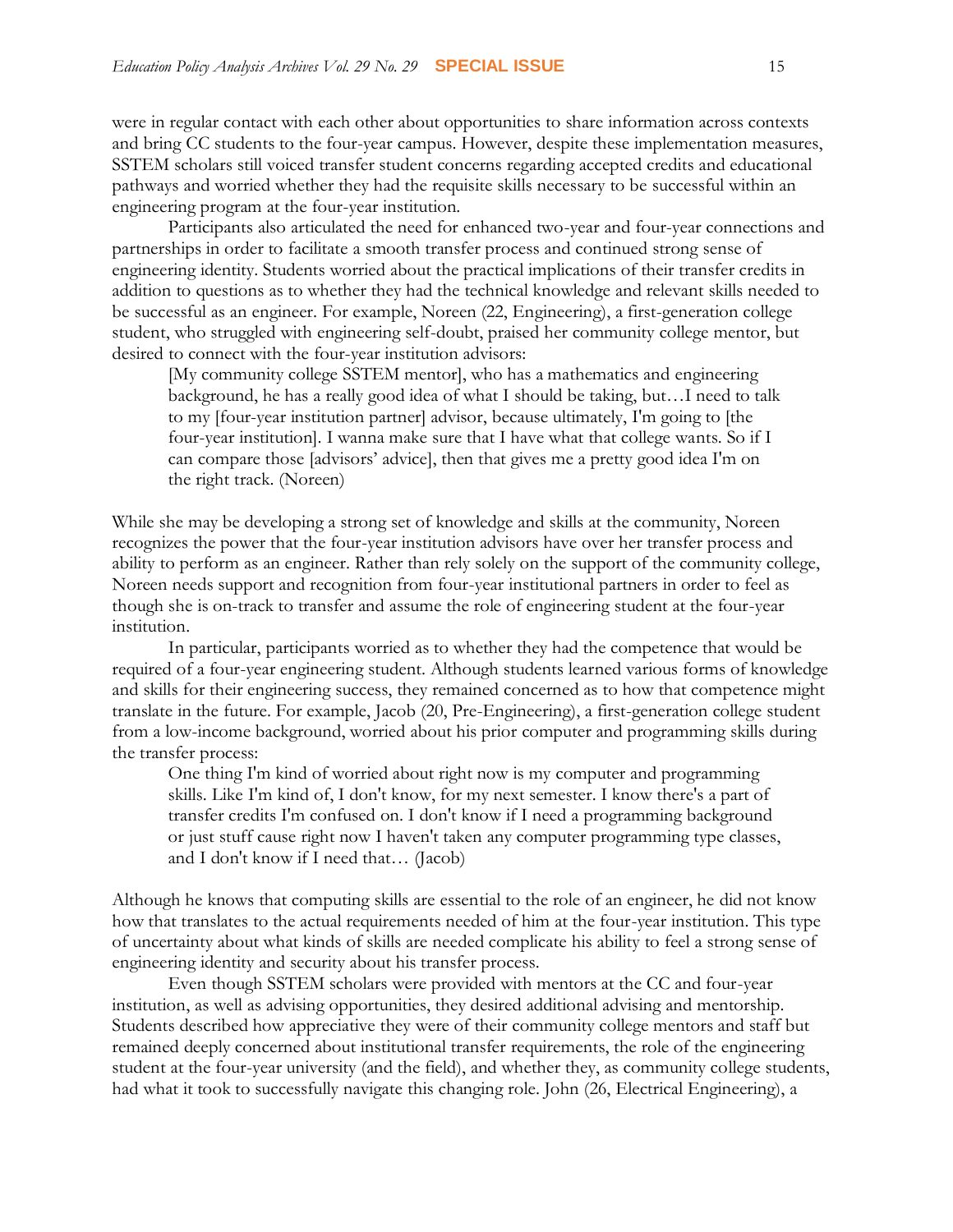student from a low-income background, wanted to see strengthened connections between the twoyear and four-year institution so that he can get a better sense of the transfer process:

[My community college SSTEM mentor] is still learning how to be a mentor…I think I'm his first student that he's mentoring. So, it seems like it's still in the development phase. I'm not sure if there's people at [the four-year partner institution] that are part of the program, but meeting with them would be awesome. I feel like I have a thousand questions for a junior at [the four-year partner institution] right now in engineering. In the engineering field. I feel like I have a thousand questions I could ask and maybe some sort of connections [at the university]. (John)

While John appreciated his community college mentor, he recognized that this individual is new to the mentoring process, leading John to emphasize his desire to connect with the four-year university partners, particularly the students, to understand more about the transfer process and role of an engineering student. As described earlier, John feels a deep sense of connection with the role of an engineer, and it is through these continued connections that he hopes to sustain his engineering identity.

# **Discussion**

Overall, the study revealed that implementation practices around financial investment, relationship-building, and transfer connections influenced engineering identity development for CC SSTEM students with demonstrated financial need. Similar to prior scholarship which has highlighted the complexity and need for well-designed implementation (Brinkerhoff & Hoff, 2002; Fixsen et al., 2005), this study showed how a CC could implement an SSTEM program that would not only provide financial freedom for students but also encouraged students to build and maintain their engineering identities. Furthermore, this research site's emphasis on stakeholder interactions and perspective sharing among SSTEM program staff, STEM faculty, advisors and staff, students, and four-year university partners in order to make context-specific, tailored engineering experiences for students is aligned with prior scholarship on effective implementation (Khan, 2016; Rodriguez et al., 2020; VanIngenn-Dunn et. al. 2016).

The study extends the literature by connecting implementation issues within engineering contexts to what scholars know about engineering identity development, particularly for CC students with demonstrated financial need. It revealed that implementing no restrictions on credittaking levels, pushing for higher levels of support, and partnering with the financial aid office enabled students from varied income backgrounds to feel a sense of financial freedom. In particular, this study may also suggest that male students, especially those from low-income backgrounds, may feel less monetary stress and change their behaviors (e.g. going full-time, taking more credits) as a result of such implementation.

This research demonstrates the ability of the SSTEM program to encourage financial freedom and facilitate focus on engineering identity. Students, particularly men, believed that they could invest more deeply in their engineering identities and role. The SSTEM scholarship alleviated debt-related anxieties and allowed for the lifting of their previous shame of attending a community college. Men also believed that by attaining the SSTEM scholarship funding, they were bringing in income for their families, which pleased their fathers. Such an accomplishment meant that they could increase the speed and depth of their studies in order to grow their engineering interests and perform their engineering identities. While prior scholarship has demonstrated the importance of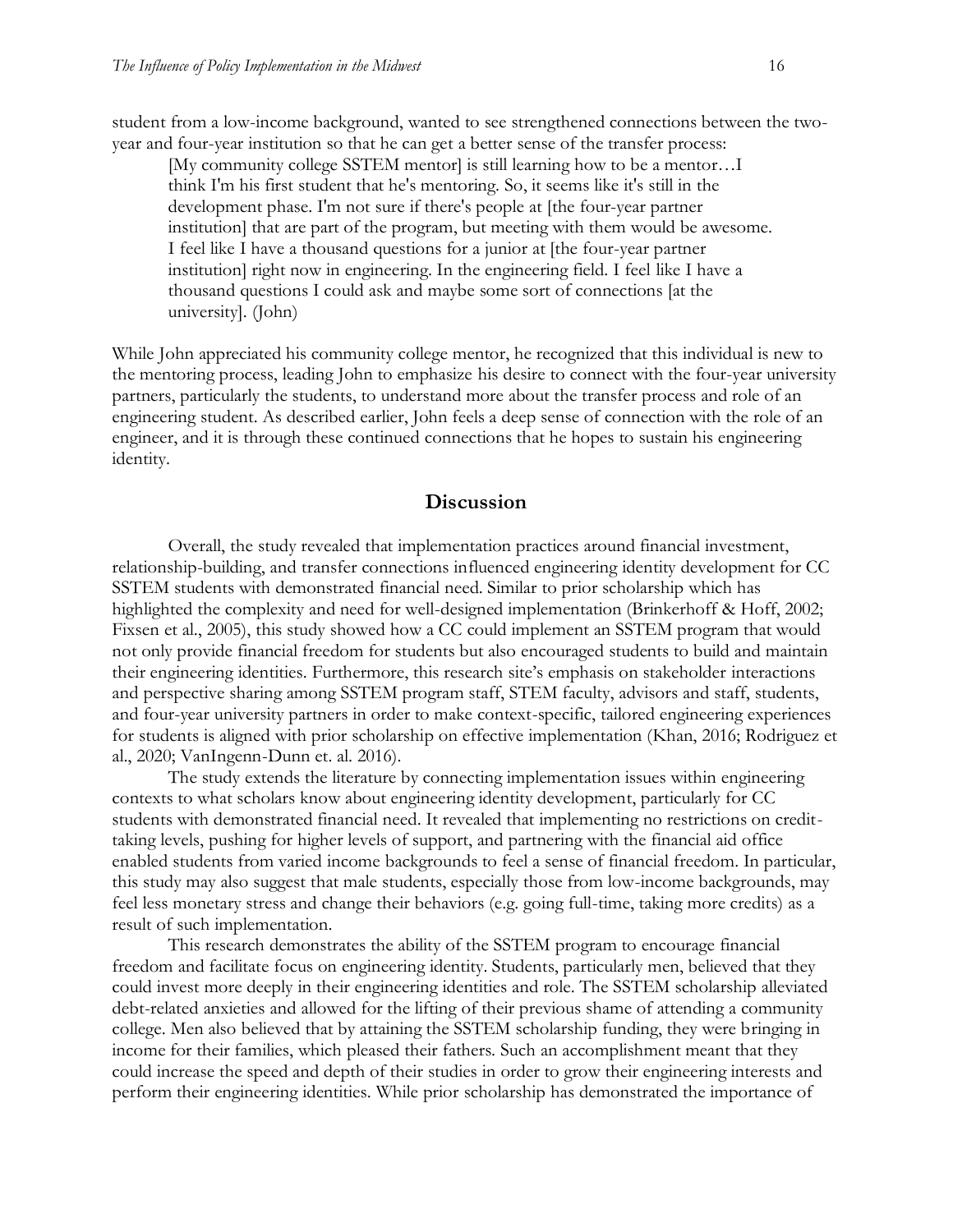financial aid enhancing a student's feelings of financial stress, freedom, and decision-making (e.g. Haughwout et al. 2015; Heckman et al. 2014; Rothstein & Rouse 2011), scholars have not connected this issue to the ability to develop an engineering identity. Similarly, scholars have long known that men, particularly college men, often seek status and financial stability in relationship to their sense of masculinities (O'Neil, 2008; Saenz et al., 2013). However, this study may be the first to connect this idea to the development of an engineering identity within community college men who may feel as though their institution is a low-prestige setting.

The current study also extends the literature on implementation practices for engineering contexts by highlighting the link between well-designed, relationship-based strategies and the benefits that women engineering students see in their engineering identity development. Women scholars benefited from the implementation strategies around career exploration, mentorship, advising, and transfer connections. Through this multipronged approach of support practices, women were able to explore their interests, build the needed knowledge and skills to be successful, and see themselves as future engineers. In particular, the mentoring and advising faculty and staff components gave women students an understanding of how to navigate their CC educational journey and engineering transfer process. Furthermore, the study suggests that these implementation practices may be especially important for women coming from marginalized backgrounds, including first-generation college students, students from low-income backgrounds, and students from immigrant backgrounds.

This study also demonstrates how the implementation of an SSTEM program enhances student connections with STEM faculty, program staff, and peers, particularly for women. The women within this study utilized the program not only for financial benefits, but also to form mentoring connections to enhance their engineering identities. Because many of the women participants were new to engineering, they were often concerned with self-doubt and needed mentorship to navigate their engineering interests and make sense of their identities. Despite the students' persistent questioning of shame around being at the community college, the SSTEM program encouraged students to feel more like engineers. Implementation of the program helped to define engineering identity and role, particularly if a student came from a traditionally marginalized background (e.g. women, rural, and/or immigrant backgrounds). In the past, scholarship has reiterated the importance of college student connections with faculty, staff, and peers (e.g., Rendon et al, 2011; Yosso, 2005). However, far less is known about how community college students in STEM navigate their STEM identities (e.g., Rodriguez et al., 2019), and even less known about the influence of financial aid on developing a STEM identity while at the two-year institution.

Finally, this research study complicates what we know about implementation of CC and four-year engineering partnerships and suggests additional examination of how implementation of transfer policy and practice can facilitate the development of an engineering identity. SSTEM program staff at the CC had implemented a wide range of policies and practices meant to encourage the success and engineering identity development of CC students with demonstrated financial need. However, students, particularly those who were first-generation college students or from lowincome backgrounds, still had questions about transfer credit requirements, required knowledge, and the nature of the four-year university student experience.

The study suggests the need for enhanced transfer connections between community colleges and four-year institutions to strengthen college student engineering identity. While students within the study appreciated their SSTEM community college mentors, they craved the ability to be connected with university mentors and program staff. Students were unsure of the various forms of competence that were needed to successfully assume their engineering roles after transfer, which left them with considerable anxiety about the status of their engineering identity. Prior scholarship has shown that community college STEM students, particularly women, face challenges to upward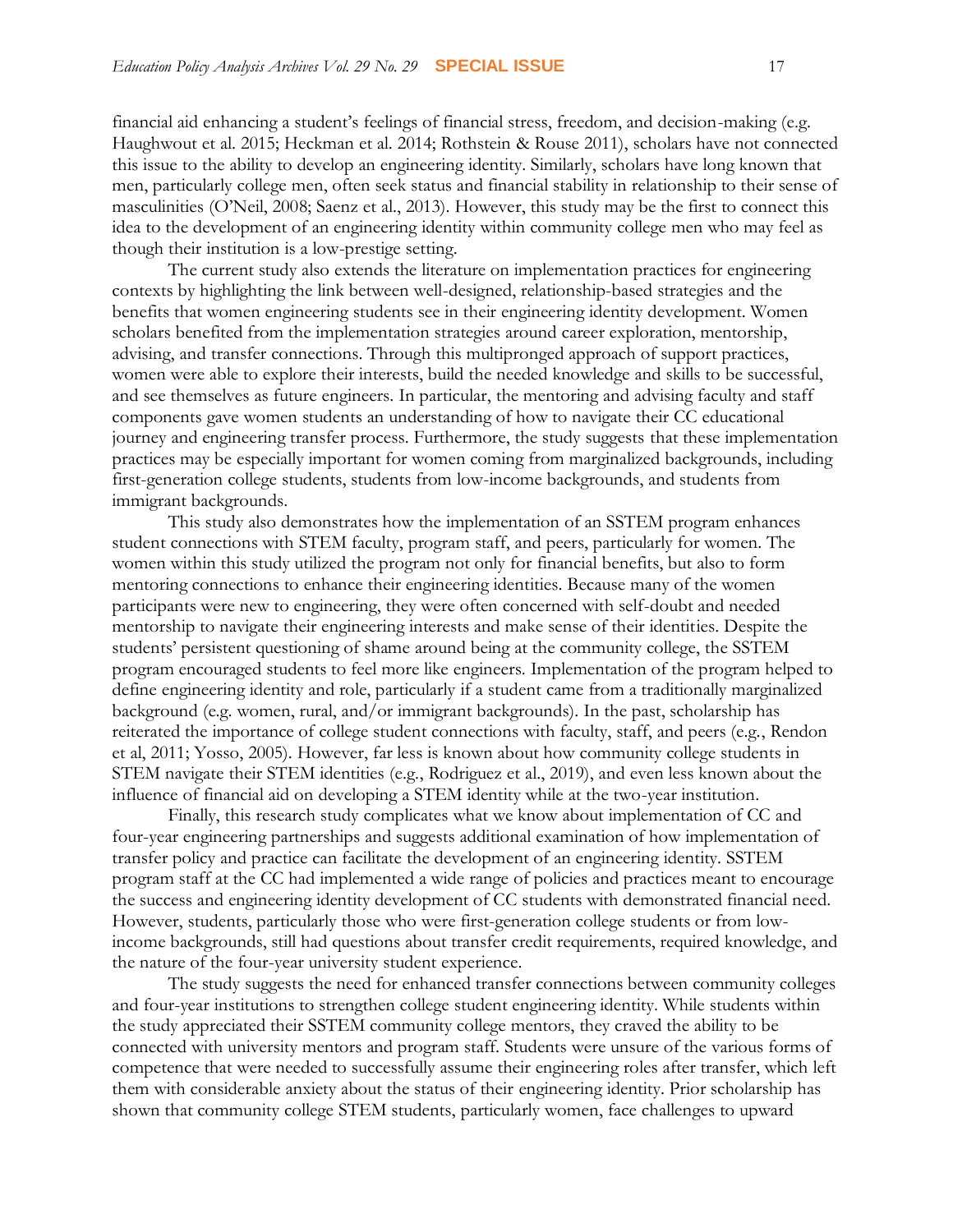transfer to a four-year institution (e.g., Blaney, 2020; Jackson & Laanan, 2015). Additionally, while scholars know that STEM identity development is important for community college STEM students (e.g., Rodriguez et al., 2019), and that socio-economic status and finances are important factors for success (e.g., Major & Godwin, 2018), less is known about the connections that STEM identity, socio-economic status, and financial aid have in the development process for college students. Furthermore, this paper suggests the need to consider engineering identity across the transfer process, rather than discretely on either side of it. This research study suggests that students with demonstrated financial need, especially those from first-generation college student or low-income backgrounds, may experience even greater challenges related to building and maintaining engineering identities through the transfer process, including navigating multiple sets of expectations, people, and processes.

# **Implications**

#### **Implications for Future Research**

This study has several key implications for future research. This study was focused on the SSTEM implementation context of one institution in the Midwest, but future research might seek to understand community college engineering identity experiences at other types of institutional locations or contexts. Investigating this phenomenon within differing contexts (e.g., Hispanicserving Institutions [HSIs]) or other locations (e.g., southwestern United States) might result in differing experiences in implementation for SSTEM students. In addition, future research should seek to explore field or disciplinary differences (e.g. computer engineering, chemistry) or investigate subpopulations within the SSTEM program community college engineering population (e.g. lowincome, first-generation college student, Latinx, Black), as many of these factors may influence how engineering identity is built and refined throughout college, including the transfer process. Scholars might also consider studies that delve more deeply into understanding the differences in specific SSTEM programmatic structures (e.g. mentoring, peer interactions, transfer connections) that are influential to supporting engineering identity components (i.e. interest, recognition, competence, performance). Finally, while this study represents one point in time, longitudinal studies of SSTEM engineering identity (particularly across the transfer process), may assist in understanding how programs like these can enable students to more easily make educational transitions while continuing to build and refine engineering identities.

#### **Recommendations for Practice & Policy**

Studies such as this one may provide scholars, administrators, and policymakers with a greater understanding of broadening participation efforts and challenge them to consider how programs and initiatives shape student engineering identity development. At the community college level, SSTEM programs might support engineering identity development so that community college students feel secure in their choice to attend the institution as well as their ability to be successful within an engineering role.

## **Creating Spaces for Engineering Identity Development**

Community college SSTEM programs should consider: 1) providing spaces for engineering students to learn about new engineering concepts and career pathways, gaining the knowledge and experience with tools that they will need in the future (interest and competence building); 2) providing students with opportunities to put their knowledge and skills to work in order to give them real-life experiences with STEM opportunities (identity performance); and 3) providing students with opportunities to be recognized by others as the kind of people to "do" STEM,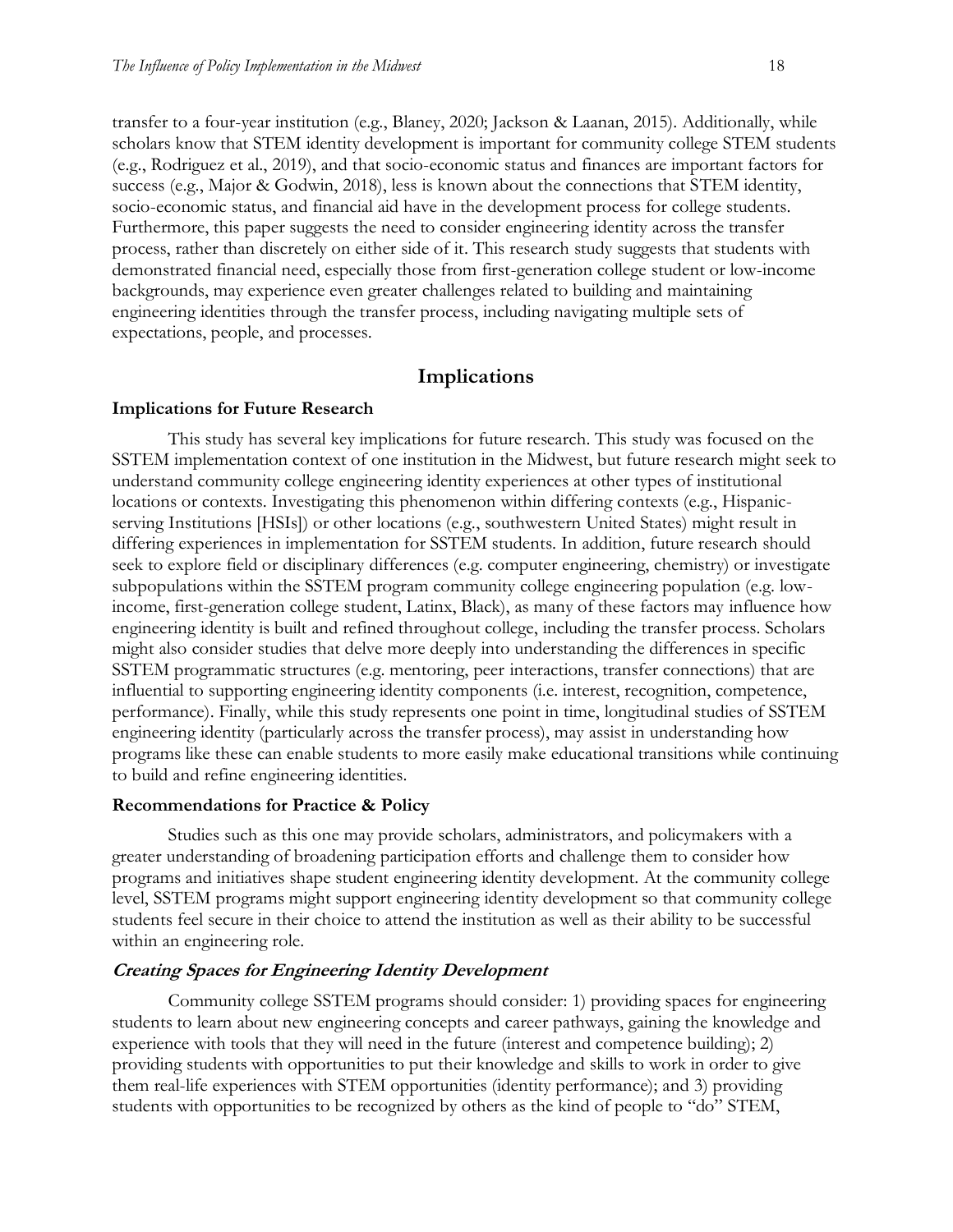including the chance to present, write, or interact with others in the STEM community (identity recognition). Currently, the Midwest CC involved in this study leverages a first-year engineering course for SSTEM recruitment and retention; this study suggests that spaces such as this could be transformative for encouraging engineering identity development. These engineering spaces could be created as stand-alone one-hour courses or leverage existing structures such as first-year experience courses by creating focused engineering cohorts and provide SSTEM scholars (and other engineering students) a space for exploring their engineering identities.

# **Developing Connections between Faculty, Staff, and Students**

Practitioners should consider being more purposeful in encouraging students to view the SSTEM scholarship as a means of financial freedom that enables them ability to focus on engineering studies and explore engineering identities. Administrators can encourage multiple elements of engineering identity development by implementing meaningful connections and relationship-building within SSTEM programs, building in mentoring structures, and creating opportunities for peer-to-peer interactions. As practitioners and faculty have the opportunity to interact, mentor and support SSTEM students, it is important for the connections to be rooted with individuals that have training to work with various intersecting identities (e.g. gender, first-generation college student, students from low-income backgrounds). To do so, administrators should seek training of their SSTEM staff and community college faculty mentors (and greater faculty) on how to support engineering identity development, particularly for historically marginalized groups. Currently, training typically focuses on the ability to understand the engineering curriculum and non-curricular engagement opportunities to enhance the scholars' curricular experiences. However, we suggest to push that these trainings incorporate ways to further enhance and support engineering identity development, especially within marginalized groups. Lastly, this study suggests that practitioners should also focus on implementing better connections between SSTEM scholars and their program peers. These relationships have the ability to positively influence engineering identity by creating community and opportunities to reinforce engineering identities. However, SSTEM staff and faculty should take a meaningful approach to implementing these connections to ensure that they are positive interactions that encourage, rather than discourage, engineering identity.

#### **Enhancing Transfer Connections through Different Engineering Experiences**

Practitioners should consider enhancing transfer connections for community college SSTEM students, which may provide positive outcomes for both the community college and four-year students as well as both sets of SSTEM program staff, faculty, and students. In terms of practice, two- and four-year institutions should construct student, faculty, and staff experiences for greater socialization and meaningful interactions between the joint SSTEM community, including enhanced advising and mentoring opportunities. Initiatives such as this should benefit from educating our community about two-year pathways for engineering and eliminate the stigma of community college enrollment. This should be done in the form of highlighting initiatives, pathways, scholarships, or industry partnerships for community college students, making engineering pathways clearer, viable, and seamless for SSTEM students. At the four-year institution, the SSTEM program should work towards being more inclusive of community college students at partner institutions, providing incentives for SSTEM community college transfer students.

These findings are also relevant to federal policy discussions and funding decisions involving engineering and other SSTEM students, particularly those dealing with enhancing STEM pathways or professional identity formation. Policymakers should take into consideration the STEM identity experiences of students, especially given the growing research in the area. In addition, policymakers should consider issues of intersections of identity explicitly in approaches to funding, including how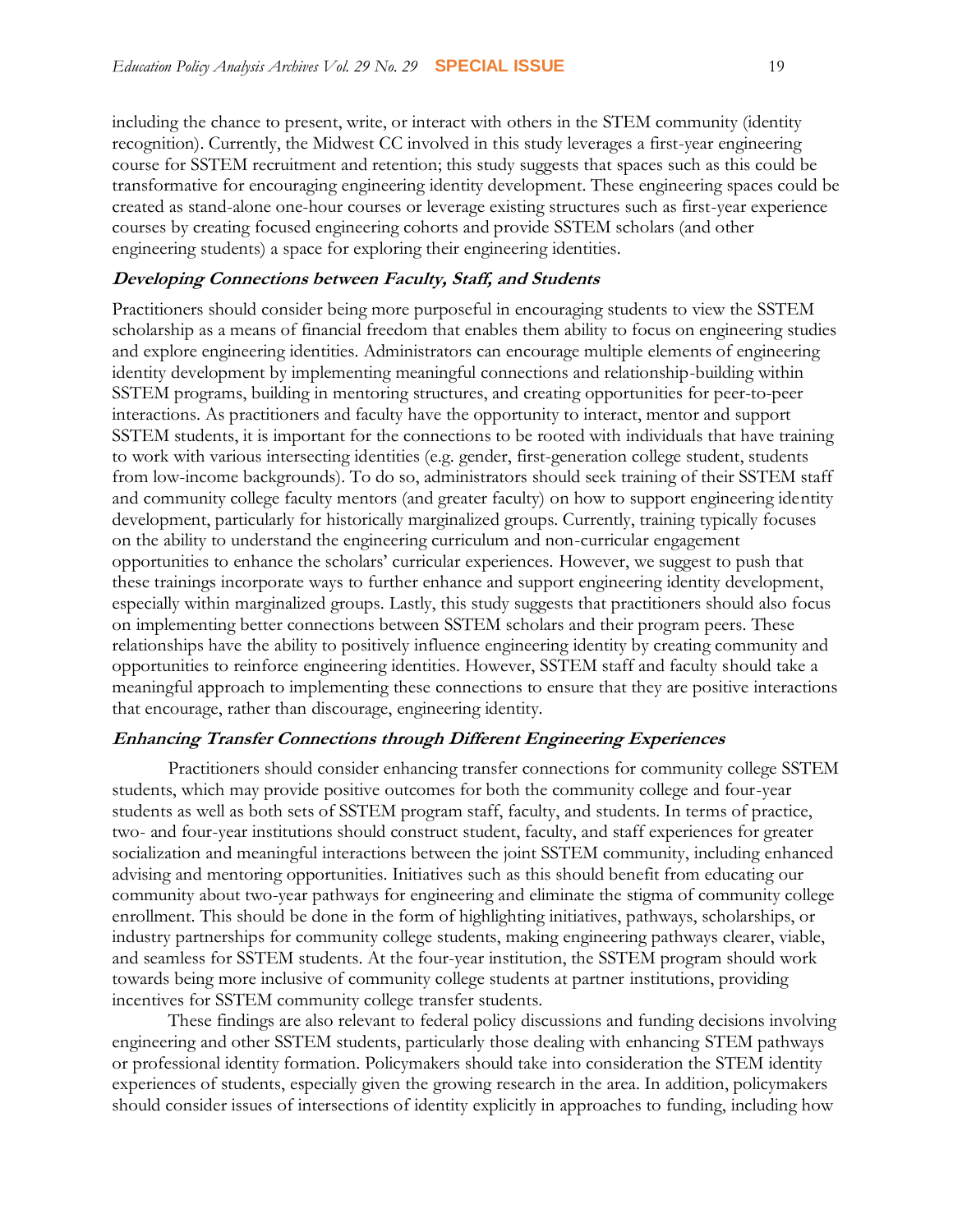requests for proposals ask potential grantees to address intersecting identities and dismantle oppressive structural issues in STEM. Finally, policymakers should seek greater clarity about the importance of two-year and four-year collaborations, including collaborative and planning needs, funding equity, and balanced power dynamics.

# **Conclusion**

Through the implementation of this SSTEM program, CC students with demonstrated financial need engaged in a series of engineering opportunities and developed their engineering identity. SSTEM program implementation at this CC instilled a sense of financial freedom, created influential connections through mentorships with staff and faculty members, built community with other engineering students and provided transfer connections with a four-year institution. Through these practices, students with demonstrated financial need developed their engineering identities without the burden of financial stress and built lasting connections between themselves and the engineering communities at the CC and the four-year institution.

# **Acknowledgements**

This research is based upon work supported for the National Science Foundation (NSF) [under award #1565130]. Any opinions, findings, and conclusions or recommendations expressed are those of the authors and do not necessarily reflect the views of the NSF.

# **References**

- Allen, T. O., & Zhang, Y. (Leaf). (2016). Dedicated to their degrees: Adult transfer students in engineering baccalaureate programs. *Community College Review, 44*(1), 70–86. https://doi.org/10.1177/0091552115617018
- American Society for Engineering Education. (2020, August). U.S. engineering jobs projected growth through 2026.<https://ira.asee.org/overview/>
- Blaney, J. M. (2020). Broadening participation in computing: The role of upward transfer. In *Proceedings of the 51st ACM Technical Symposium on Computer Science Education (SIGCSE '20)*, (pp. 254-260) Association for Computing Machinery. https://doi.org/10.1145/3328778.3366807
- Cobb, P. (2004). Mathematics, literacies, and identity. *Reading Research Quarterly*, *39*, 333-337.
- Cohen, A. M., & F. B. Brawer. (2008). *The American community college* (5th ed.). Jossey-Bass.
- Dumas, M. J., & Anderson, G. (2014). Qualitative research as policy knowledge: Framing policy problems and transforming education from the ground up. *Education Policy Analysis Archives, 22*(11). http://dx.doi.org/10.14507/epaa.v22n11.2014.
- Dunst, C. J., & Raab, M. (2012). Interest-based child participation in everyday learning activities. In Seel, N.M. (eds), *Encyclopedia of the Sciences of Learning* (pp. 1621-1623). Springer. doi.org/10.1007/978-1-4419-1428-6\_1779
- Fixsen, D. L., Naoom, S. F., Blase, K. A., Friedman, R. M., & Wallace, F. (2005). *Implementation research: A synthesis of the literature* (FMHI Publication #231). University of South Florida, Louis de la Parte Florida Mental Health Institute, The National Implementation Research Network.
- Foor, C. E., Walden, S. E., & Trytten, D. A. (2007). 'I wish that I belonged more in this whole engineering group': Achieving institutional diversity. *Journal of Engineering Education, 96*(2),103- 115.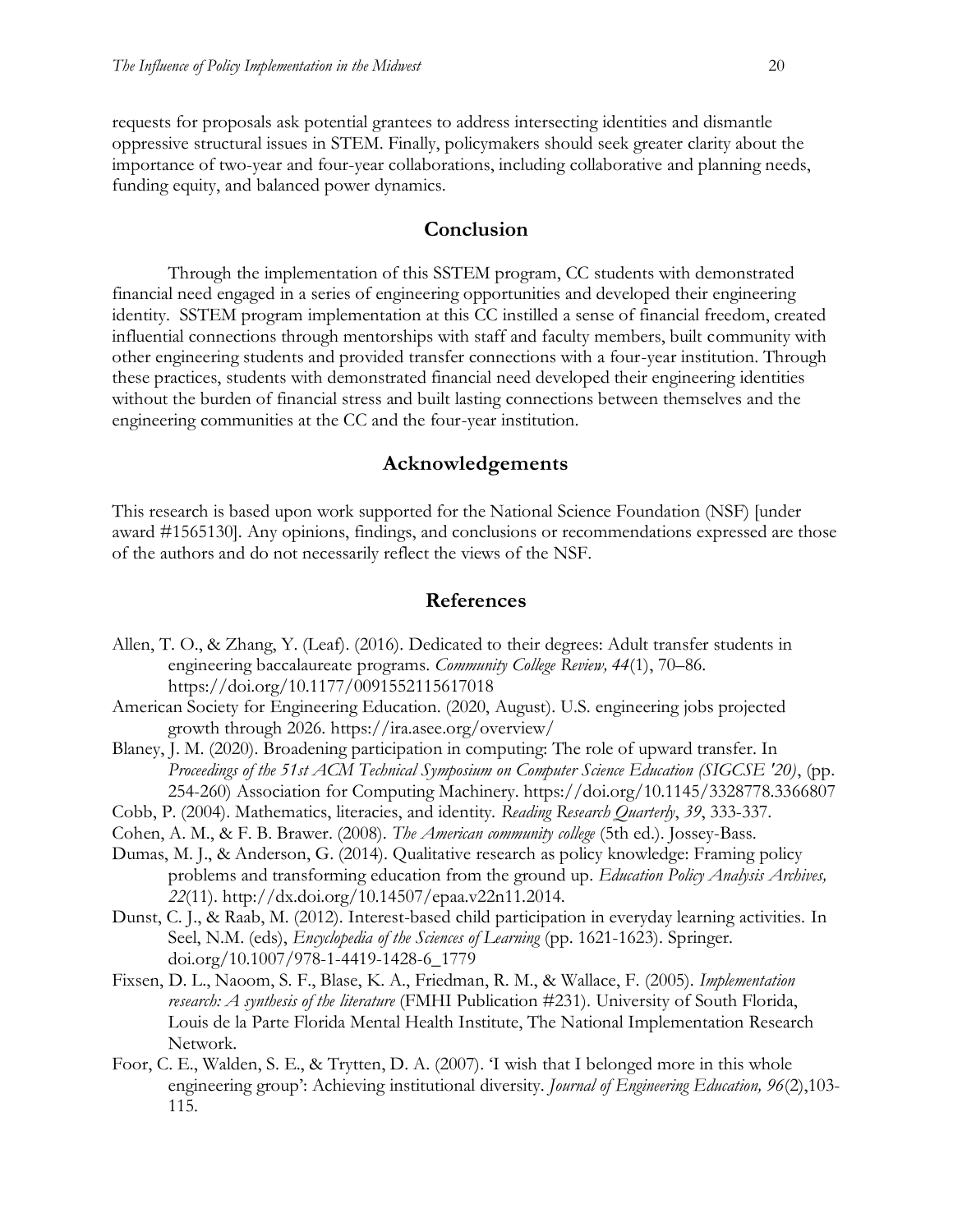- Friedensen, R. E., Rodriguez, S. L., & Doran, E. (2020). The making of 'ideal' electrical and computer engineers: A departmental document analysis. *Engineering Studies, 12*(2), 104-126, http://doi.org/10.1080/19378629.2020.1795182.
- Geisinger, B. N., & Raman, D. R. (2013). Why they leave: Understanding student attrition from engineering majors. *International Journal of Engineering Education, 29*(4), 914-925.
- Godwin, A. (2016). *The development of a measure of engineering identity.* [Paper presentation]. ASEE 123rd Conference & Exposition, New Orleans, June 26-29.
- Godwin, A., Potvin, G., Hazari, Z., & Lock, R. (2013). *Understanding engineering identity through structural equation modeling.* [Paper presentation]. IEEE Frontiers in Education Conference, Oklahoma City.
- Gonzalez, J. M. (2000). *Community colleges: Open or revolving door? Intervention strategies to reduce the number of probationary students and to increase persistence.* (Ph.D. dissertation). University of California. https://files.eric.ed.gov/fulltext/ED470477.pdf.
- Haughwout, A., Lee, D., Scally, J., & van der Klaauw, W. (2015). *Student loan borrowing and repayment trends, 2015.* Federal Reserve Board. Retrieved from, [http://www.newyorkfed.org/newsevents/mediaadvisory/2015/StudentLoan-Press-](http://www.newyorkfed.org/newsevents/mediaadvisory/2015/StudentLoan-Press-Briefing-Presentation.pdf)[Briefing-Presentation.pdf.](http://www.newyorkfed.org/newsevents/mediaadvisory/2015/StudentLoan-Press-Briefing-Presentation.pdf)
- Heckman, S., Lim, H., & Montalto, C. (2014). Factors related to financial stress among college students. *Journal of Financial Therapy, 5*(1), 19–39. http://doi.org/10.4148/1944-9771.1063
- Jackson, D.L., & Laanan, F.S. (2015) Desiring to fit: Fostering the success of community college transfer students in STEM. *Community College Journal of Research and Practice*, *39*(2), 132-149.
- Khan, A. R. (2016). Policy implementation: some aspects and issues. *Journal of Community Positive Practices*, 3-12.
- Lent, R. W., Brown, S. D., & Hackett, G. (1994).Toward a unifying social cognitive theory of career and academic interest, choice, and performance. *Journal of Vocational Behavior, 45*(1), 79-122.
- Major, J., & Godwin, A. (2018). Towards making the invisible engineer visible: A review of lowsocioeconomic students' barriers experiencing college STEM education. In *IEEE Frontiers in Education Conference (FIE)*, (pp. 1-9). http://doi.org/10.1109/FIE.2018.8659241.
- Mannon, S. E., & Schreuders, P. D. (2007). All in the (engineering) family? The family occupational Background of Men and Women Engineering Students. *Journal of Women and Minorities in Science and Engineering, 13*(4), 333-351.
- Marra, R. M., Rodgers, K. A., Shen, D., & Bogue B. (2009). Women engineering students and selfefficacy: A multi-year, multi-institution study of women engineering student self-efficacy. *Journal of Engineering Education, 98*(1), 27-38.
- Mau, W-C. (2003). Factors that influence persistence in science and engineering career aspirations. *Career Dev Quarterly, 51*(3), 234-243.
- Meyer, M., & Marx, S. (2014). Engineering dropouts: A qualitative examination of why undergraduates leave engineering. *Journal of Engineering Education, 103*(4), 525-548.
- Moustakas, C. (1994). *Phenomenological research methods.* Sage.
- National Center for Education Statistics. (2018). *2011–12 Beginning Postsecondary Students Longitudinal Study First Follow-up* (BPS: 12/14). Science and Engineering Indicators..
- National Science Board. (2018). *Science and Engineering Indicators 2018*. NSB-2018-1. National Science Foundation. [https://www.nsf.gov/statistics/indicators/.](https://www.nsf.gov/statistics/indicators/)
- National Science Foundation. (2021, January 8). *NSF Scholarships in Science, Technology, Engineering, and Mathematics (S-STEM).* Retrieved January 14, 2021, from: https://www.nsf.gov/publications/pub\_summ.jsp?ods\_key=nsf21550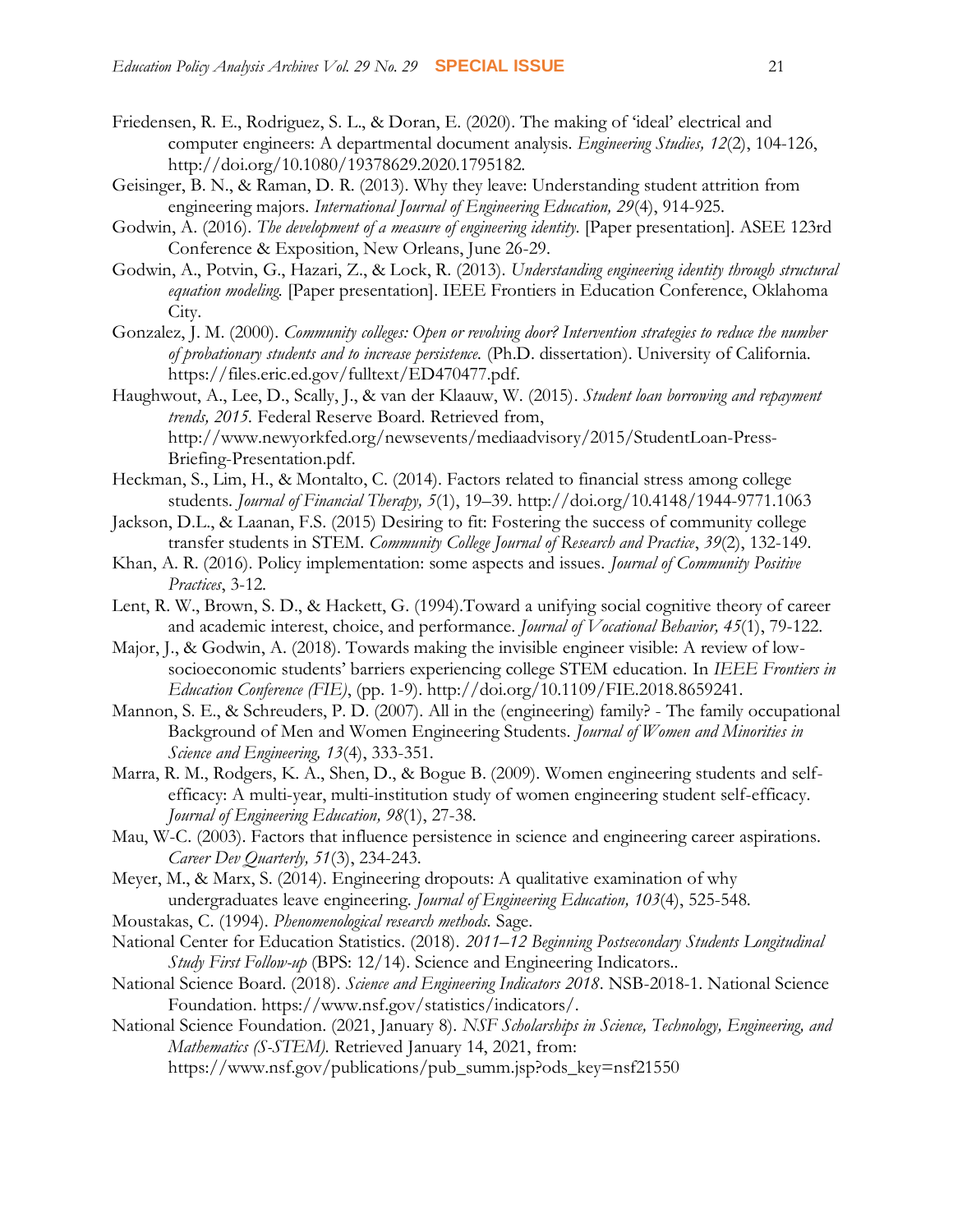- O'Neil, J. M. (2008). Summarizing twenty-five years of research on men's gender role conflict using the Gender Role Conflict Scale: New research paradigms and clinical implications. *The Counseling Psychologist, 36,* 358 – 445. http://dx.doi.org/10.1177/0011000008317057
- Pannoni, A. (2015). 4 ways community college life differs from the 4-year college experience. *USNews.* https://www.usnews.com/education/community-colleges/articles/2015/08/26/4 ways-community-college-life-differs-from-the-4-year-college-experience
- Pierrakos, O., Beam, T. K., Constantz, J., Johri, A., & Anderson, R. (2009). On the development of a professional identity: Engineering persisters vs engineering switchers. [Paper Presentation]. Frontiers in Education Conference.
- Price, D. V., & Tovar, E. (2014). Student engagement and institutional graduation rates: Identifying high-impact educational practices for community colleges. *Community College Journal of Research and Practice, 38*(9), 766–782. https://doi.org/10.1080/10668926.2012.719481.
- Rendón Linares, L. I., & Muñoz, S. M. (2011). Revisiting validation theory: Theoretical foundations, applications, and extensions. *Enrollment Management Journal, 2*(1), 12–33.
- Rodriguez, S. L., Doran, E. E., Friedensen, R. E., Martinez-Podolsky, E., & Hengesteg, P. S. (2020). Inclusion & marginalization: How perceptions of design thinking pedagogy influence computer, electrical, and software engineering identity. *International Journal of Education in Mathematics, Science and Technology, 8*(4), 304-317.
- Rodriguez, S. L., Hensen, K., & Espino, M. (2019). Promoting STEM identity development in community colleges & across the transfer process. *Journal of Applied Research in the Community College, 26*(2), 11-21.
- Rothstein, J., & Rouse, C. E. (2011). Constrained after college: Student loans and early-career occupational choices. *Journal of Public Economics, 95*(1), 149–163. https://doi.org/10.1016/j.jpubeco.2010.09.015.
- Saenz, V. B., Bukoski, B. E., Lu, C., & Rodriguez, S. L. (2013). Latino males in Texas community colleges: A phenomenological study of masculinity constructs and their effect on college experiences. *Journal of African American Males in Education, 4*(2), 82-102.
- Saldaña, J. (2013). *The coding manual for qualitative researchers* (2nd ed.). Sage.
- Seidman, I. (2006). *Interviewing as qualitative research: A guide for researchers in education and the social sciences.* Teachers College Press.
- Strayhorn, T. L. (2010). The role of schools, families, and psychological variables on math achievement of Black high school students. *High School Journal, 93*(4), 177-194.
- Stewart, J. J., Hedge, D. M., & Lester, J. P. (2008). *Public policy: An evolutionary approach* (3rd ed.). Thomsom Wordsworth.
- Stryker, S., & Burke, P. J. (2000). The past, present, and future of an identity theory. *Social Psychology Quarterly*, 284-297.
- Tonso, K. L. (2006). Teams that work: Campus culture, engineer identity, and social interactions. *Journal of Engineering Education, 95*(1), 25-37.
- VanIngen-Dunn, C., Pickering, C., Coyle, L., Grierson, A., Frimer, S., & Fick, V. (2016). Community College STEM Pathways Guide: A collaborative online system for design and implementation of STEM Pathway Programs. In *2016 International Conference on Collaboration Technologies and Systems (CTS*), (pp. 158-164). http://doi.org/10.1109/CTS.2016.0044.
- Verdín, D., Godwin, A., & Klotz, L. (2020) Exploring the sustainability-related career outcome expectations of community college students interested in science and engineering careers. *Community College Journal of Research and Practice, 44(*2), 83-98. http://doi.org/10.1080/10668926.2018.1558133
- Vygotsky, L., Hanfmann, E., & Vakar, G. (2012). *Thought and language*. MIT University Press.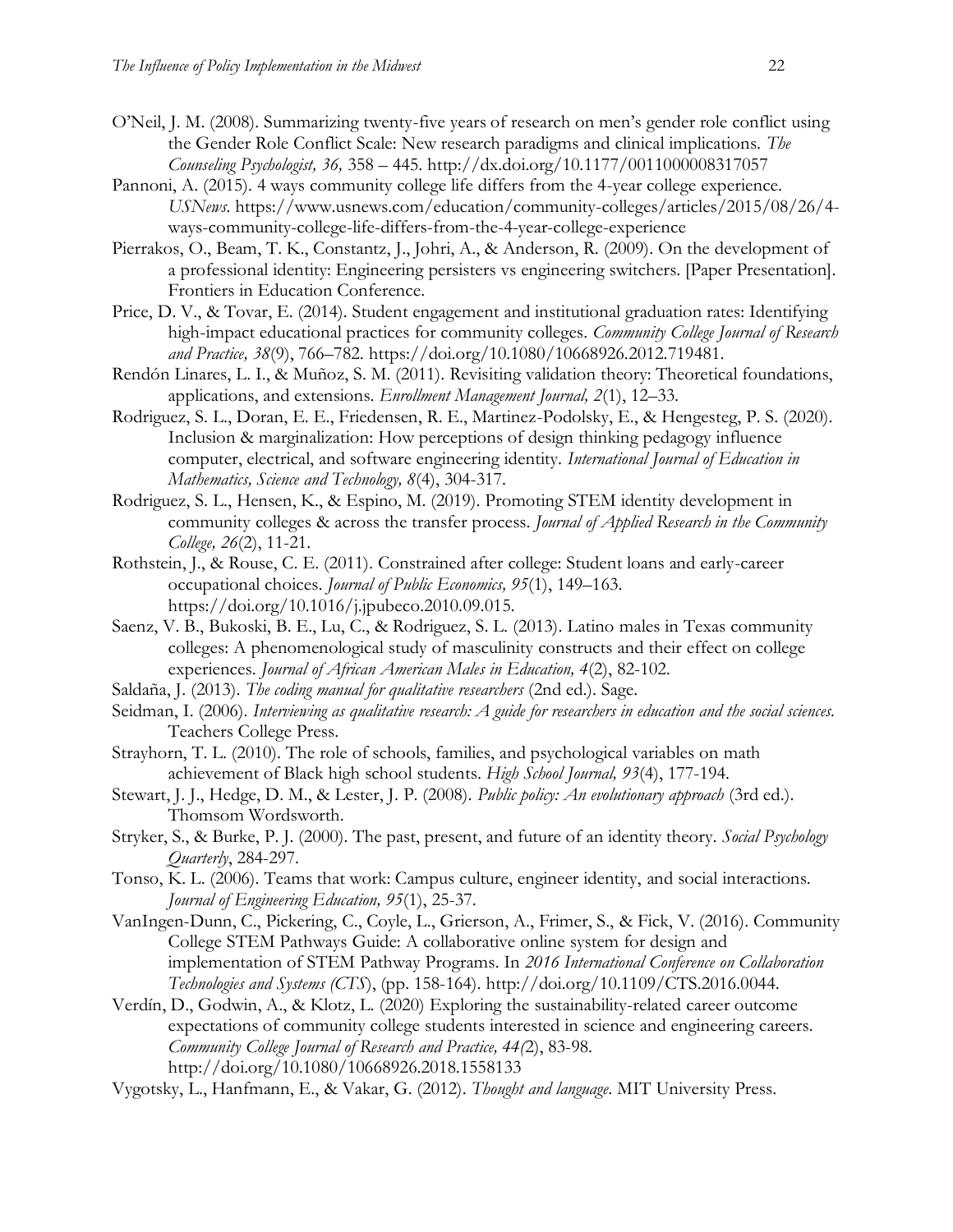- Wang, X. (2015). Pathway to a baccalaureate in STEM fields: Are community colleges a viable route and does early STEM momentum matter? *Educational Evaluation and Policy Analysis, 37,* 376– 393.
- Yosso, T. J. (2005). Whose culture has capital? A critical race theory discussion of community cultural wealth. *Race, Ethnicity and Education, 8*(1), 69–91.

# **About the Authors**

## **Sarah L. Rodriguez**

Texas A&M University – Commerce [Sarah.Rodriguez@tamuc.edu](mailto:Sarah.Rodriguez@tamuc.edu) <https://orcid.org/0000-0002-3409-7096>

Sarah L. Rodriguez is an associate professor of higher education & learning technologies at Texas A&M University – Commerce. Dr. Rodriguez's research addresses issues of equity, access, and retention in higher education, with a focus on community colleges, Latina/ $o/x$  students, and students in science, technology, engineering, and mathematics (STEM) fields. Currently, Dr. Rodriguez is involved with several large-scale interdisciplinary research projects focused on the institutional environments and STEM identity development sponsored by the National Science Foundation (NSF) and the Kapor Center. To learn more about her current projects, visit <http://sarahlrodriguez.com/>

## **Maria L. Espino**

Iowa State University

#### [marialuzespino19@gmail.com](mailto:marialuzespino19@gmail.com)

Maria L. Espino is a doctoral student within Higher Education Program within the School of Education at Iowa State University. Her scholarship broadly encompasses experiences of firstgeneration, low-income, marginalized college students in community colleges and four-year institutions. She focuses on students' access, retention, success and socialization into collegiate institutions.

#### **Brian D. Le**

Iowa State University [ble@iastate.edu](mailto:ble@iastate.edu)

Brian D. Le serves as a Student Programs Coordinator for Science Bound within the School of Education at Iowa State University. He hopes to pursue a PhD in Higher Education and ultimately serve in a role where he will further be able to support students from marginalized backgrounds.

#### **Kelly J. Cunningham**

[kellyc@virginia.edu](mailto:kellyc@virginia.edu)

<https://orcid.org/0000-0003-4101-3193>

Kelly J. Cunningham serves as the Director of the Engineering Graduate Writing Lab in the School of Engineering and Applied Science at the University of Virginia. Her research spans corpus linguistics, discourse analysis and CALL. She received her PhD in the Applied Linguistics & Technology and Human Computer Interaction from Iowa State University. She also holds an MA in intercultural studies/TESOL and a BA in studio art & mathematics. She has worked with ESL students since 2007 and in graduate communication support since 2014.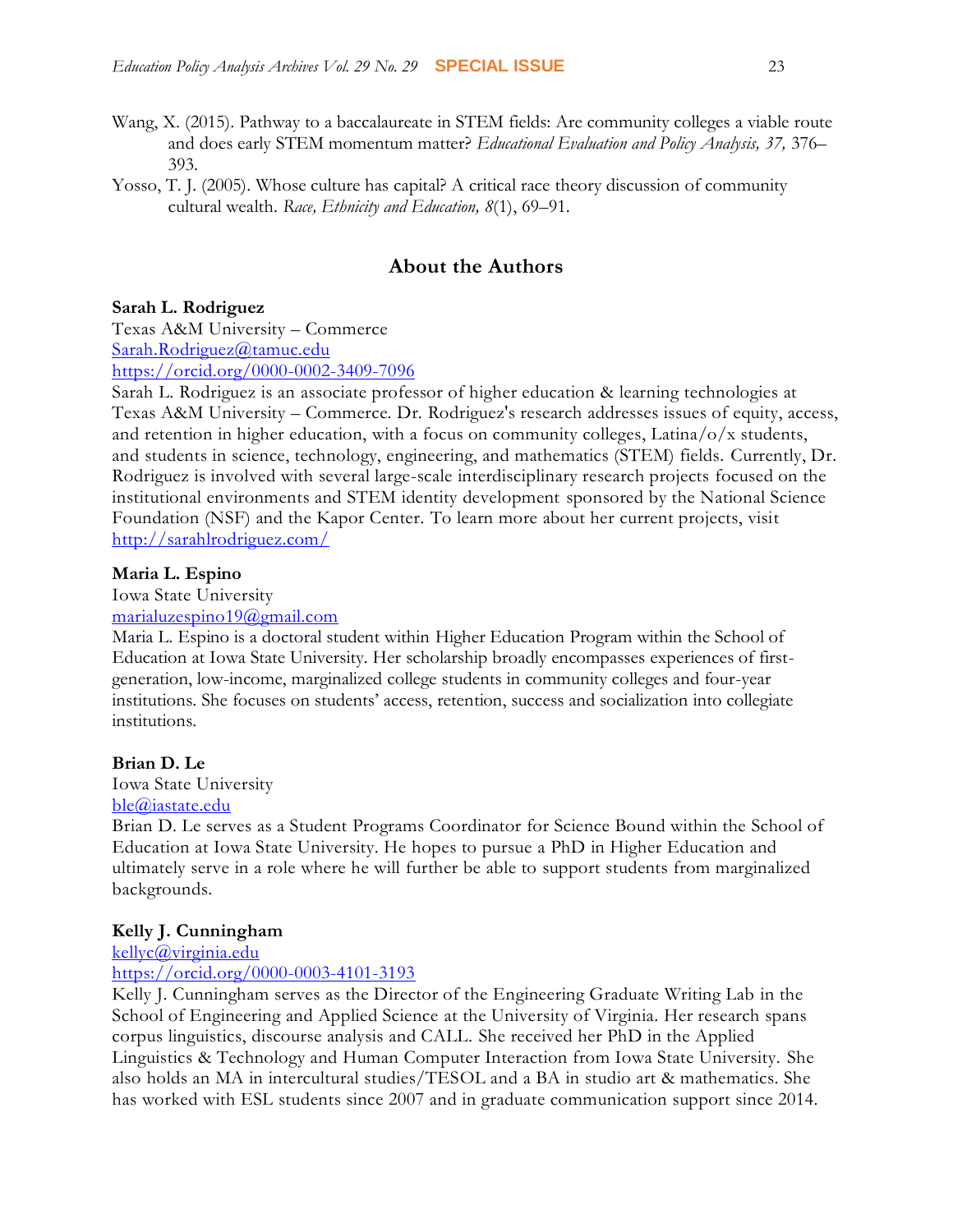# **About the Editors**

# **Eric R. Felix**

San Diego State University [efelix@sdsu.edu](mailto:efelix@sdsu.edu) <https://orcid.org/0000-0002-6116-0214>

Eric R. Felix is a critical policy scholar examining the ways policymakers craft higher education reform and how institutional leaders implement them. His research focuses on understanding how policy implementation may benefit, harm, or render invisible Latinx students and other minoritized groups in the community college context.

# **H. Kenny Nienhusser**

University of Connecticut [kenny.nienhusser@uconn.edu](mailto:kenny.nienhusser@uconn.edu) <https://orcid.org/0000-0001-9013-0682>

H. Kenny Nienhusser is an Assistant Professor in the Higher Education & Student Affairs Program in the Neag School of Education and Faculty Director of La Comunidad Intelectual at the University of Connecticut. His research examines the origins of public policies and their implementation environments that affect the postsecondary education access of minoritized youth in the United States.

# **Ángel de Jesus Gonzalez**

San Diego State University [agonzalez2426@sdsu.edu](mailto:agonzalez2426@sdsu.edu) <https://orcid.org/0000-0001-6361-7399>

Ángel de Jesus Gonzalez is a third-year doctoral candidate in the Community College Leadership Ed.D. program at San Diego State University. Their research examines the conditions, experiences, and outcomes for LGBTQ+ students at community colleges, with a focus on Queer Latinx students and professionals.

# **Luz Burgos-López**

University of Connecticut-Storrs [luz.burgos\\_lopez@uconn.edu](mailto:luz.burgos_lopez@uconn.edu) <https://orcid.org/0000-0002-2394-4456>

Luz Burgos-López is a second year doctoral student in the Learning, Leadership, and Educational Policy Ph.D program at the Neag School of Education, University of Connecticut. Her research explores anti-Black ideology in existing research pedagogy on the Latinx students and the role racial classifications in scholarship production and policy implantation within higher education. Her current research project uses critical analysis of the construction of Latinidad as a racial classification to examine the erasure of Blackness and the monolith representation of Latinidad.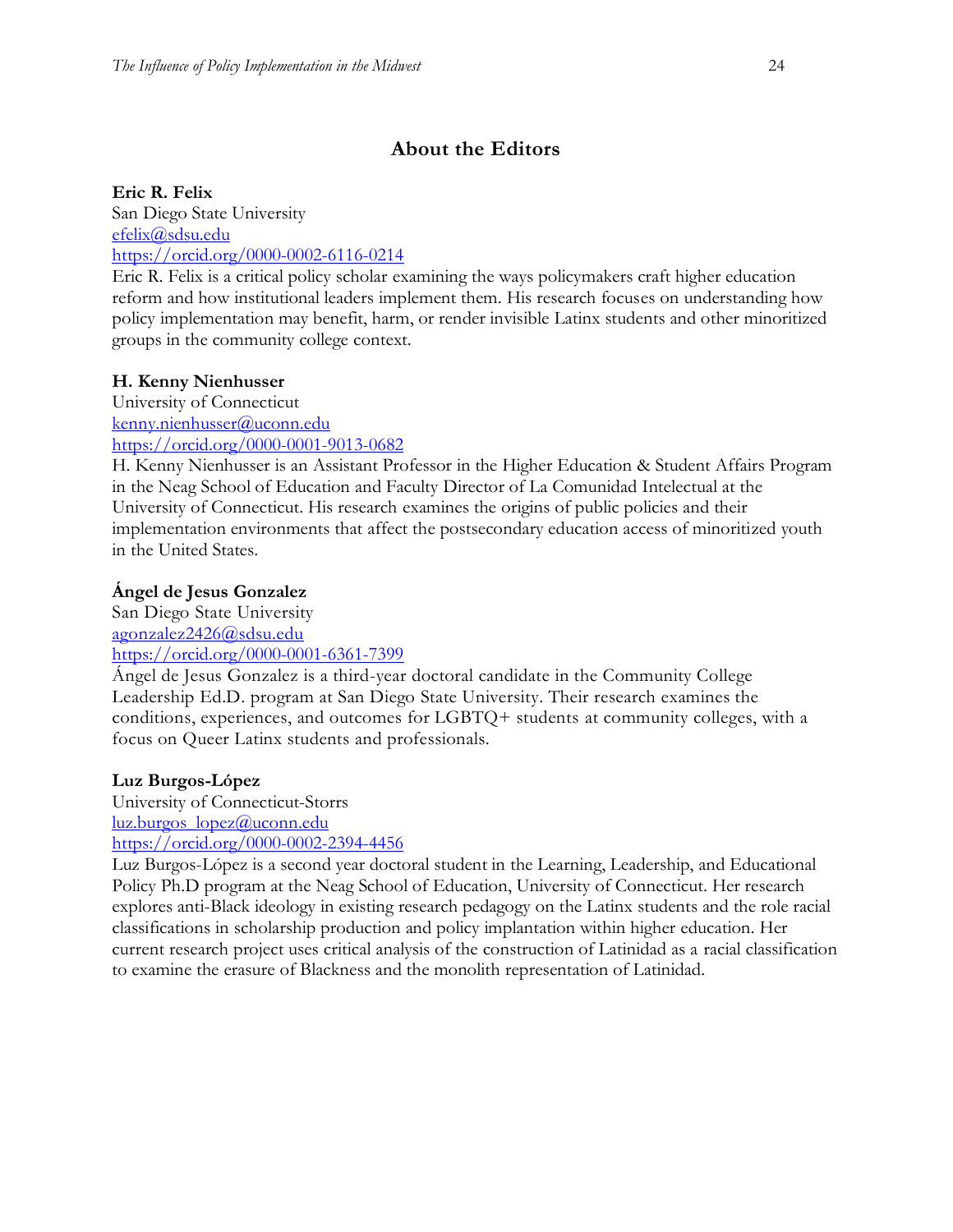# **SPECIAL ISSUE Policy Implementation as an Instrument to Achieve Educational Equity in the Community College Context**

# education policy analysis archives

Volume 29 Number 29 March 8, 2021 ISSN 1068-2341



Readers are free to copy, display, distribute, and adapt this article, as long as the work is attributed to the author(s) and **Education Policy Analysis Archives**, the changes are identified, and the same license applies to the derivative work. More details of this Creative Commons license are available at [https://creativecommons.org/licenses/by-sa/4.0/.](https://creativecommons.org/licenses/by-sa/4.0/) **EPAA** is published by the Mary Lou Fulton Institute and Graduate School of Education at Arizona State University Articles are indexed in CIRC (Clasificación Integrada de Revistas Científicas, Spain), DIALNET (Spain), [Directory of Open Access Journals,](http://www.doaj.org/) EBSCO Education Research Complete, ERIC, Education Full Text (H.W. Wilson), QUALIS A1 (Brazil), SCImago Journal Rank, SCOPUS, SOCOLAR (China).

Please send errata notes to Audrey Amrein-Beardsley at [audrey.beardsley@asu.edu](mailto:audrey.beardsley@asu.edu)

**Join EPAA's Facebook community** at<https://www.facebook.com/EPAAAAPE> and **Twitter feed** @epaa\_aape.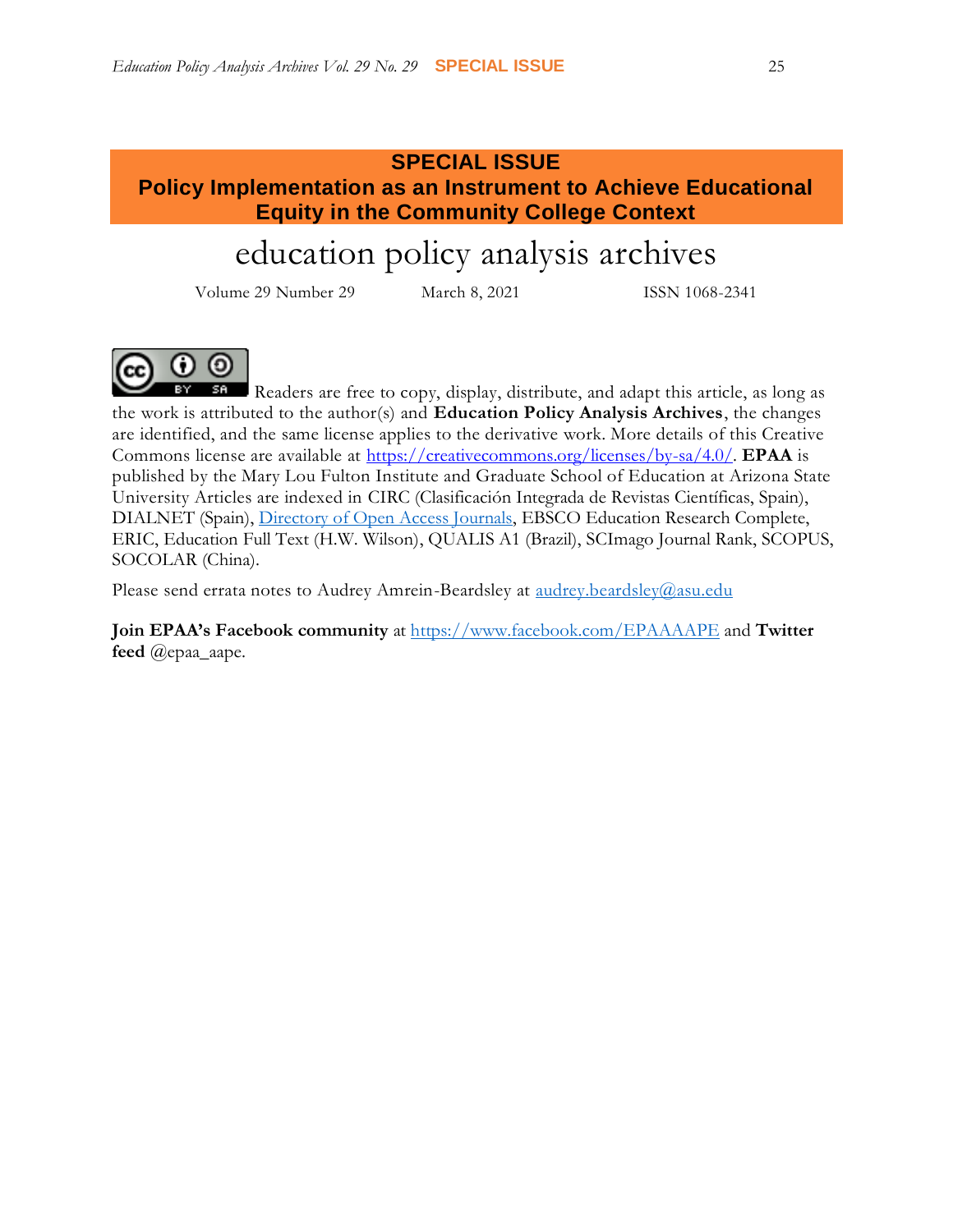# education policy analysis archives editorial board

#### Lead Editor: **Audrey Amrein-Beardsley** (Arizona State University) Editor Consultor: **Gustavo E. Fischman** (Arizona State University) Associate Editors: **Melanie Bertrand, David Carlson, Lauren Harris, Danah Henriksen, Eugene Judson**, **Mirka Koro-Ljungberg, Daniel Liou, Scott Marley, Keon McGuire, Molly Ott, Iveta Silova** (Arizona State University)

**Madelaine Adelman** Arizona State University **Cristina Alfaro**  San Diego State University **Gary Anderson** New York University

#### **Michael W. Apple**

University of Wisconsin, Madison **Jeff Bale** University of Toronto, Canada **Aaron Benavot** SUNY Albany **Julian Vasquez Heilig** California

#### **David C. Berliner**

Arizona State University **Henry Braun** Boston College **Casey Cobb** University of Connecticut **Arnold Danzig** San Jose State University **Linda Darling-Hammond**  Stanford University **Elizabeth H. DeBray**  University of Georgia **David E. DeMatthews** University of Texas at Austin **Chad d'Entremont** Rennie Center for Education Research & Policy **John Diamond** University of Wisconsin, Madison **Matthew Di Carlo**  Albert Shanker Institute **Sherman Dorn** Arizona State University **Michael J. Dumas**  University of California, Berkeley **Kathy Escamilla**  University of Colorado, Boulder **Yariv Feniger** Ben-Gurion University of the Negev **Melissa Lynn Freeman**  Adams State College **Rachael Gabriel** University of Connecticut

**Amy Garrett Dikkers** University of North Carolina, Wilmington **Gene V Glass**  Arizona State University **Ronald Glass** University of California, Santa Cruz

**Jacob P. K. Gross**  University of Louisville

State University, Sacramento **Kimberly Kappler Hewitt** University of North Carolina Greensboro **Aimee Howley** Ohio University **Nelly P. Stromquist** 

**Steve Klees** University of Maryland **Jaekyung Lee S**UNY Buffalo **Jessica Nina Lester** Indiana University **Amanda E. Lewis** University of Illinois, Chicago **Chad R. Lochmiller** Indiana University **Christopher Lubienski** Indiana University **Sarah Lubienski** Indiana University **Larisa Warhol**

**William J. Mathis**  University of Colorado, Boulder **Michele S. Moses**  University of Colorado, Boulder **Julianne Moss** Deakin University, Australia **Sharon Nichols**  University of Texas, San Antonio **Eric Parsons** University of Missouri-Columbia **Amanda U. Potterton** University of Kentucky **Susan L. Robertson** Bristol University

**Gloria M. Rodriguez** University of California, Davis **R. Anthony Rolle**  University of Houston **A. G. Rud**  Washington State University

**Patricia Sánchez** University of University of Texas, San Antonio **Eric M. Haas** WestEd **Janelle Scott** University of California, Berkeley **Jack Schneider** University of Massachusetts Lowell **Noah Sobe** Loyola University

University of Maryland **Benjamin Superfine**  University of Illinois, Chicago **Adai Tefera**  Virginia Commonwealth University **A. Chris Torres** Michigan State University **Tina Trujillo**  University of California, Berkeley **Federico R. Waitoller**  University of Illinois, Chicago University of Connecticut **John Weathers** University of Colorado, Colorado Springs **Kevin Welner** University of Colorado, Boulder **Terrence G. Wiley**  Center for Applied Linguistics **John Willinsky**  Stanford University **Jennifer R. Wolgemuth**  University of South Florida **Kyo Yamashiro**  Claremont Graduate University **Miri Yemini** Tel Aviv University, Israel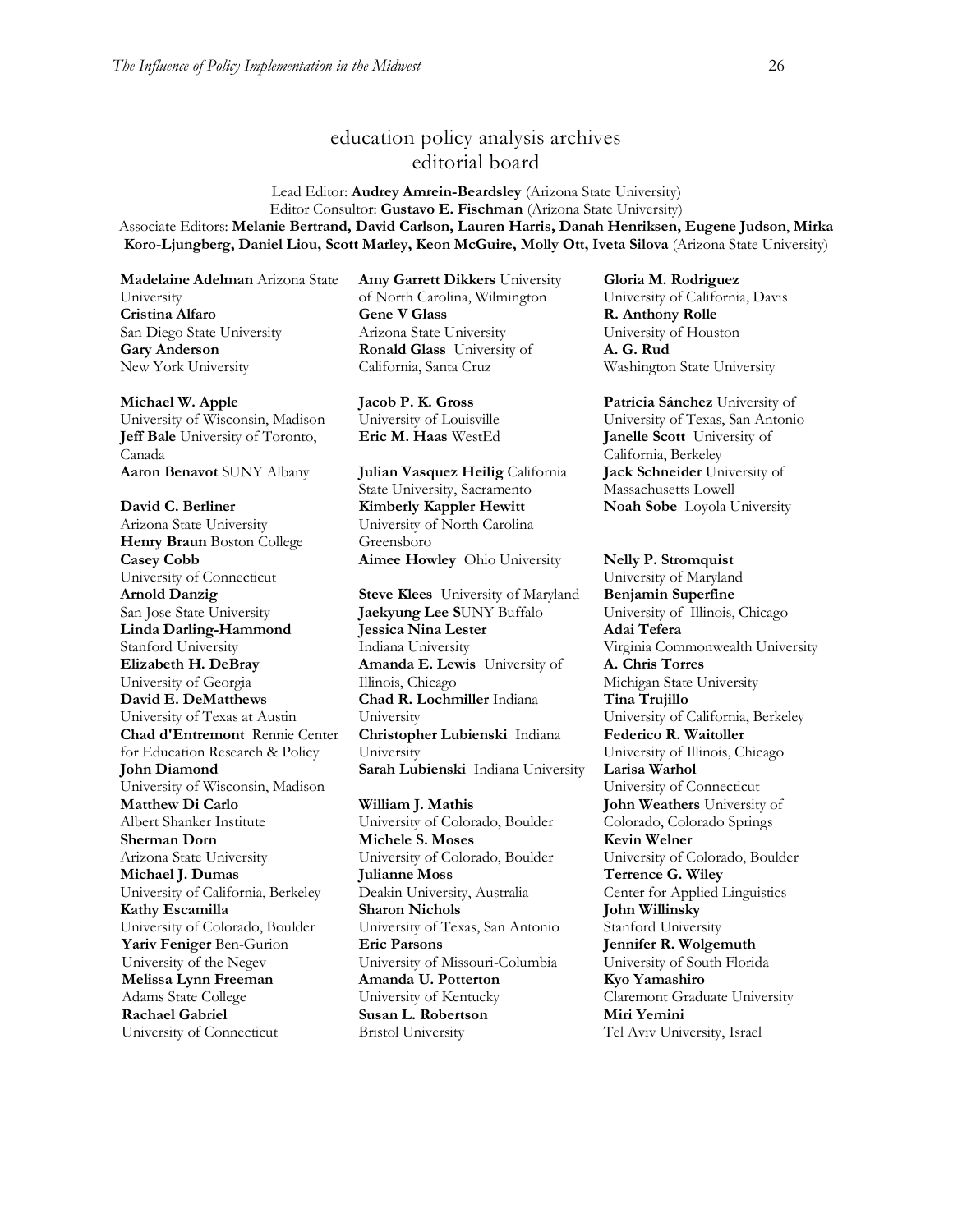# archivos analíticos de políticas educativas consejo editorial

Editor Consultor: **Gustavo E. Fischman** (Arizona State University)

Coordinador (Español/Latinoamérica): **Ignacio Barrenechea** (Universidad de San Andrés), **Ezequiel Gomez Caride** (Universidad de San Andres/ Pontificia Universidad Católica Argentina)

Editor Coordinador (Español/Norteamérica): **Armando Alcántara Santuario** (Universidad Nacional Autónoma de México) Editor Coordinador (Español/España): **Antonio Luzon** (Universidad de Granada)

Editores Asociados: **Jason Beech** (Monash University)**, Angelica Buendia**, (Metropolitan Autonomous University), **Gabriela de la Cruz Flores** (Universidad Nacional Autónoma de Mëxico), **Alejandra Falabella** (Universidad Alberto Hurtado, Chile), **Carmuca Gómez-Bueno** (Universidad de Granada), **Carolina Guzmán-Valenzuela** (Universidade de Chile), **Cesar Lorenzo Rodriguez Urib**e (Universidad Marista de Guadalajara), **Antonia Lozano-Díaz** (University of Almería), **Sergio Gerardo Málaga Villegas** (Instituto de Investigación y Desarrollo Educativo, Universidad Autónoma de Baja California (IIDE-UABC)), **María Teresa Martín Palomo** (University of Almería), **María Fernández Mellizo-Soto** (Universidad Complutense de Madrid), **Tiburcio Moreno** (Autonomous Metropolitan University-Cuajimalpa Unit), **José Luis Ramírez,** (Universidad de Sonora), **Axel Rivas** (Universidad de San Andrés), **Maria Veronica Santelices** (Pontificia Universidad Católica de Chile)

**Claudio Almonacid** Universidad Metropolitana de Ciencias de la Educación, Chile

**Miguel Ángel Arias Ortega**  Universidad Autónoma de la Ciudad de México **Xavier Besalú Costa**  Universitat de Girona, España

**[Xavier Bonal](javascript:openRTWindow() Sarro** Universidad Autónoma de Barcelona, España

#### **[Antonio Bolívar](javascript:openRTWindow() Boitia**

Universidad de Granada, España

**[José Joaquín Brunner](javascript:openRTWindow()** Universidad Diego Portales, Chile

**[Damián Canales Sánchez](javascript:openRTWindow()** Instituto Nacional para la Evaluación de la Educación, México

**Gabriela de la Cruz Flores** Universidad Nacional Autónoma de México **[Marco Antonio Delgado Fuentes](javascript:openRTWindow()** Universidad Iberoamericana, México

**[Inés Dussel](javascript:openRTWindow()**, DIE-CINVESTAV, México

**[Pedro Flores Crespo](javascript:openRTWindow()** Universidad Iberoamericana, México

**Ana María García de Fanelli**  Centro de Estudios de Estado y Sociedad (CEDES) CONICET, Argentina **Juan Carlos González Faraco**  Universidad de Huelva, España

**María Clemente Linuesa**  Universidad de Salamanca, España

**Jaume Martínez Bonafé** Universitat de València, España

**Alejandro Márquez Jiménez**  Instituto de Investigaciones sobre la Universidad y la Educación, UNAM, México

**María Guadalupe Olivier Tellez**, Universidad Pedagógica Nacional, México **[Miguel Pereyra](javascript:openRTWindow()** Universidad de Granada, España

**[Mónica Pini](javascript:openRTWindow()** Universidad Nacional de San Martín, Argentina

**Omar Orlando Pulido Chaves** Instituto para la Investigación Educativa y el Desarrollo Pedagógico (IDEP) **José Ignacio Rivas Flores** Universidad de Málaga, España

**[Miriam Rodríguez Vargas](javascript:openRTWindow()** Universidad Autónoma de Tamaulipas, México

**José Gregorio Rodríguez**  Universidad Nacional de Colombia, Colombia **[Mario Rueda Beltrán](javascript:openRTWindow()** Instituto de Investigaciones sobre la Universidad y la Educación, UNAM, México **José Luis San Fabián Maroto**  Universidad de Oviedo, España

**[Jurjo Torres](javascript:openRTWindow() Santomé**, Universidad de la Coruña, España

**[Yengny Marisol Silva Laya](javascript:openRTWindow()** Universidad Iberoamericana, México **Ernesto Treviño Ronzón** Universidad Veracruzana, México

**[Ernesto Treviño](javascript:openRTWindow() Villarreal** Universidad Diego Portales Santiago, Chile **[Antoni Verger Planells](javascript:openRTWindow()** Universidad Autónoma de Barcelona, España

**[Catalina Wainerman](javascript:openRTWindow()** Universidad de San Andrés, Argentina **Juan Carlos Yáñez Velazco** Universidad de Colima, México